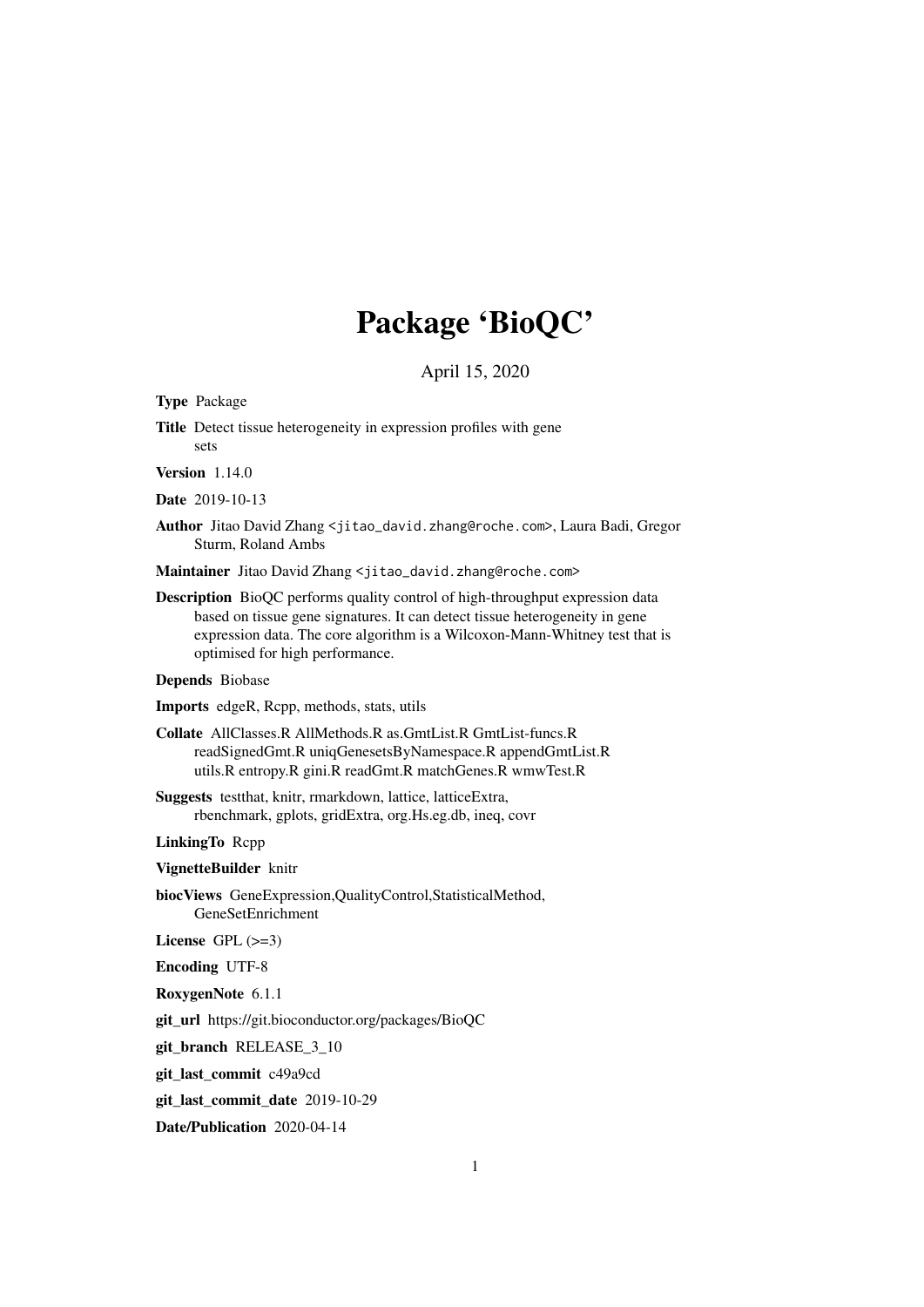# R topics documented:

|                                                                                                                    | 3              |
|--------------------------------------------------------------------------------------------------------------------|----------------|
|                                                                                                                    | $\overline{4}$ |
|                                                                                                                    | $\overline{4}$ |
|                                                                                                                    | 5              |
|                                                                                                                    | 5              |
|                                                                                                                    | 6              |
|                                                                                                                    | 7              |
|                                                                                                                    | 7              |
|                                                                                                                    | 8              |
|                                                                                                                    | 9              |
|                                                                                                                    | 9              |
|                                                                                                                    | 10             |
|                                                                                                                    | 10             |
|                                                                                                                    | 11             |
|                                                                                                                    | 12             |
|                                                                                                                    | 12             |
|                                                                                                                    | 13             |
|                                                                                                                    | 13             |
|                                                                                                                    | 14             |
|                                                                                                                    | 14             |
|                                                                                                                    | 15             |
|                                                                                                                    | 16             |
|                                                                                                                    | 16             |
|                                                                                                                    | 18             |
|                                                                                                                    | 19             |
|                                                                                                                    | 19             |
|                                                                                                                    | 20             |
|                                                                                                                    | 21             |
|                                                                                                                    | 22             |
|                                                                                                                    | 22             |
| show, GmtList-method $\ldots \ldots \ldots \ldots \ldots \ldots \ldots \ldots \ldots \ldots \ldots \ldots \ldots$  | 23             |
| $show, IndexList-method \dots \dots \dots \dots \dots \dots \dots \dots \dots \dots \dots \dots \dots \dots \dots$ | 23             |
|                                                                                                                    |                |
|                                                                                                                    | 24             |
|                                                                                                                    |                |
|                                                                                                                    | 25             |
|                                                                                                                    | 25             |
|                                                                                                                    | 26             |
|                                                                                                                    | 26             |
|                                                                                                                    | 27             |
|                                                                                                                    | 28             |
|                                                                                                                    | 28             |
|                                                                                                                    | 32             |
|                                                                                                                    | 33             |
|                                                                                                                    | 33             |
|                                                                                                                    |                |

**Index**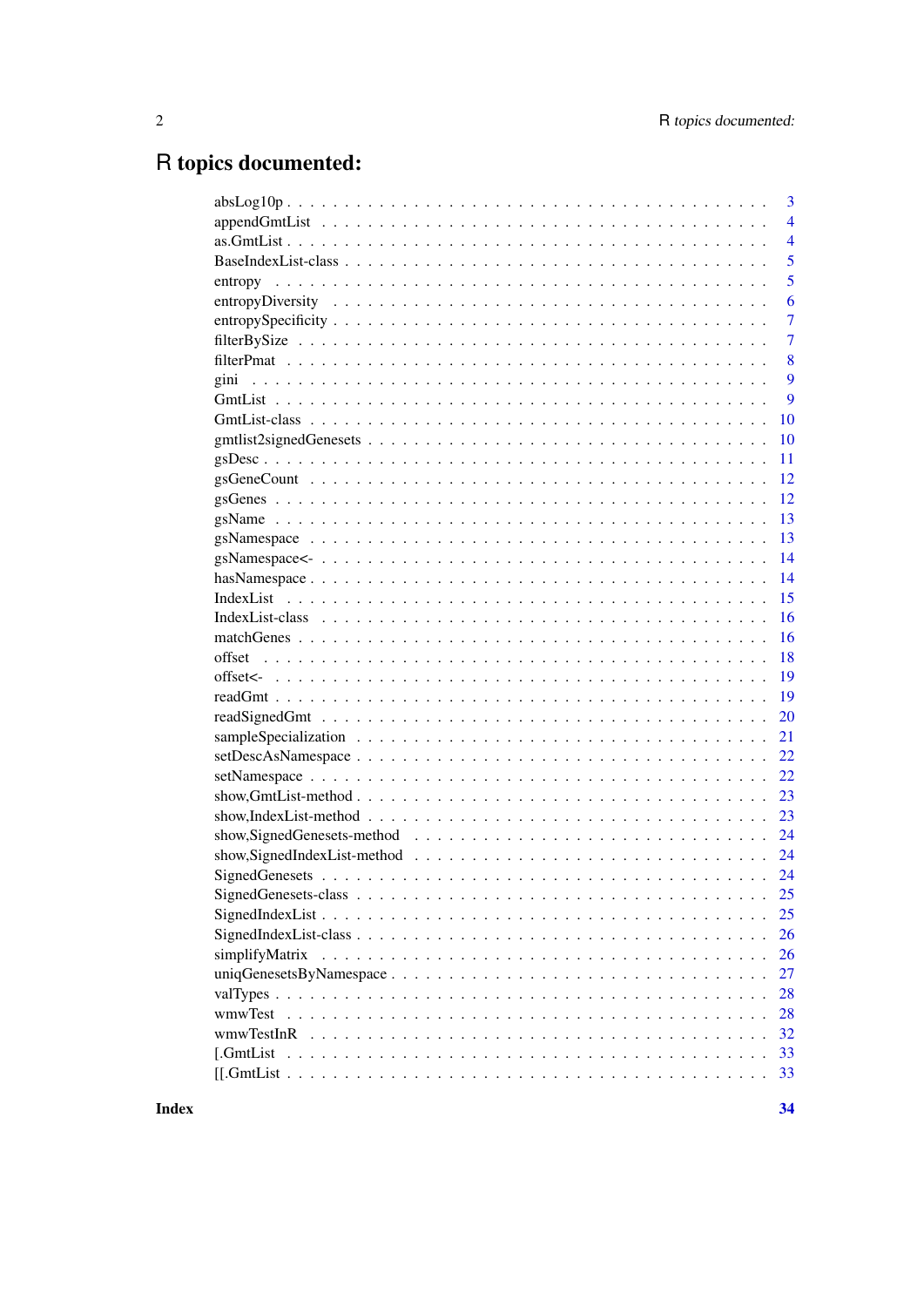<span id="page-2-0"></span>

Absolute base-10 logarithm of p-values

#### Usage

absLog10p(x)

# Arguments

x Numeric vector or matrix The function returns the absolute values of base-10 logarithm of p-values.

#### Details

The logarithm transformation of p-values is commonly used to visualize results from statistical tests. Although it may cause misunderstanding and therefore its use is disapproved by some experts, it helps to visualize and interpret results of statistical tests intuitively.

The function transforms p-values with base-10 logarithm, and returns its absolute value. The choice of base 10 is driven by the simplicity of interpreting the results.

## Value

Numeric vector or matrix.

# Author(s)

Jitao David Zhang <jitao\_david.zhang@roche.com>

```
testp <- runif(1000, 0, 1)
testp.al <- absLog10p(testp)
print(head(testp))
print(head(testp.al))
```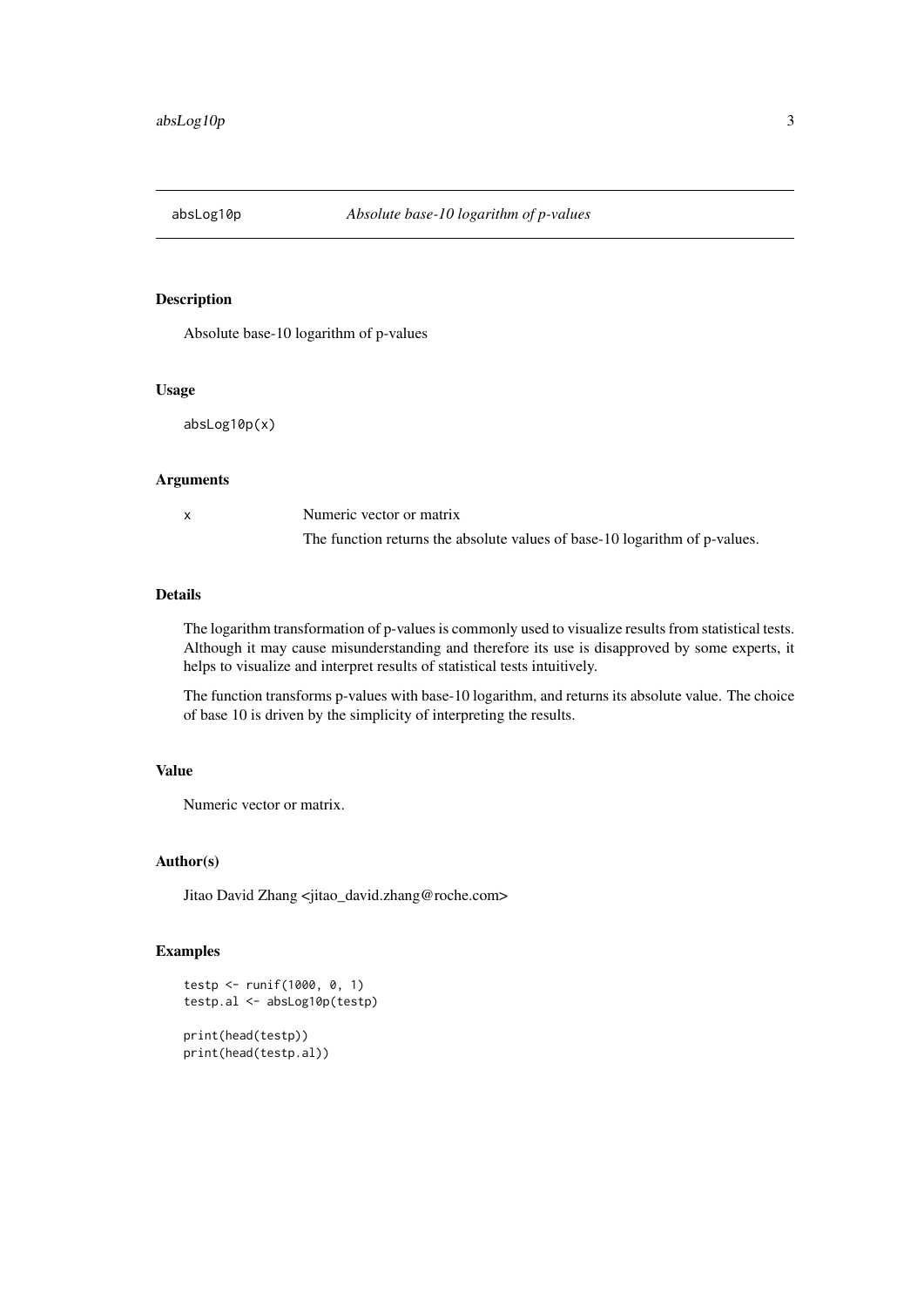<span id="page-3-0"></span>

Append a GmtList object to another one

# Usage

```
appendGmtList(gmtList, newGmtList, ...)
```
#### Arguments

| gmtList                 | A GmtList object                      |
|-------------------------|---------------------------------------|
| newGmtList              | Another GmtList object to be appended |
| $\cdot$ $\cdot$ $\cdot$ | Further GmtList object to be appended |

# Value

A new GmtList list, with all elements in the input appended in the given order

#### Examples

```
test_gmt_file<- system.file("extdata/test.gmt", package="BioQC")
testGmtList1 <- readGmt(test_gmt_file, namespace="test1")
testGmtList2 <- readGmt(test_gmt_file, namespace="test2")
testGmtList3 <- readGmt(test_gmt_file, namespace="test3")
testGmtAppended <- appendGmtList(testGmtList1, testGmtList2, testGmtList3)
```

```
as.GmtList Convert a list of gene symbols into a gmtlist
```
# Description

Convert a list of gene symbols into a gmtlist

# Usage

```
as.GmtList(list, description = NULL, uniqGenes = TRUE,
 namespace = NULL)
```
#### Arguments

| list        | A named list with character vectors of genes. Names will become names of gene<br>sets; character vectors will become genes |  |
|-------------|----------------------------------------------------------------------------------------------------------------------------|--|
| description | Character, description of gene-sets. The value will be expanded to the same<br>length of the list.                         |  |
| unigGenes   | Logical, whether redundant genes should be made unique?                                                                    |  |
| namespace   | Character or NULL, namespace of the gene-set                                                                               |  |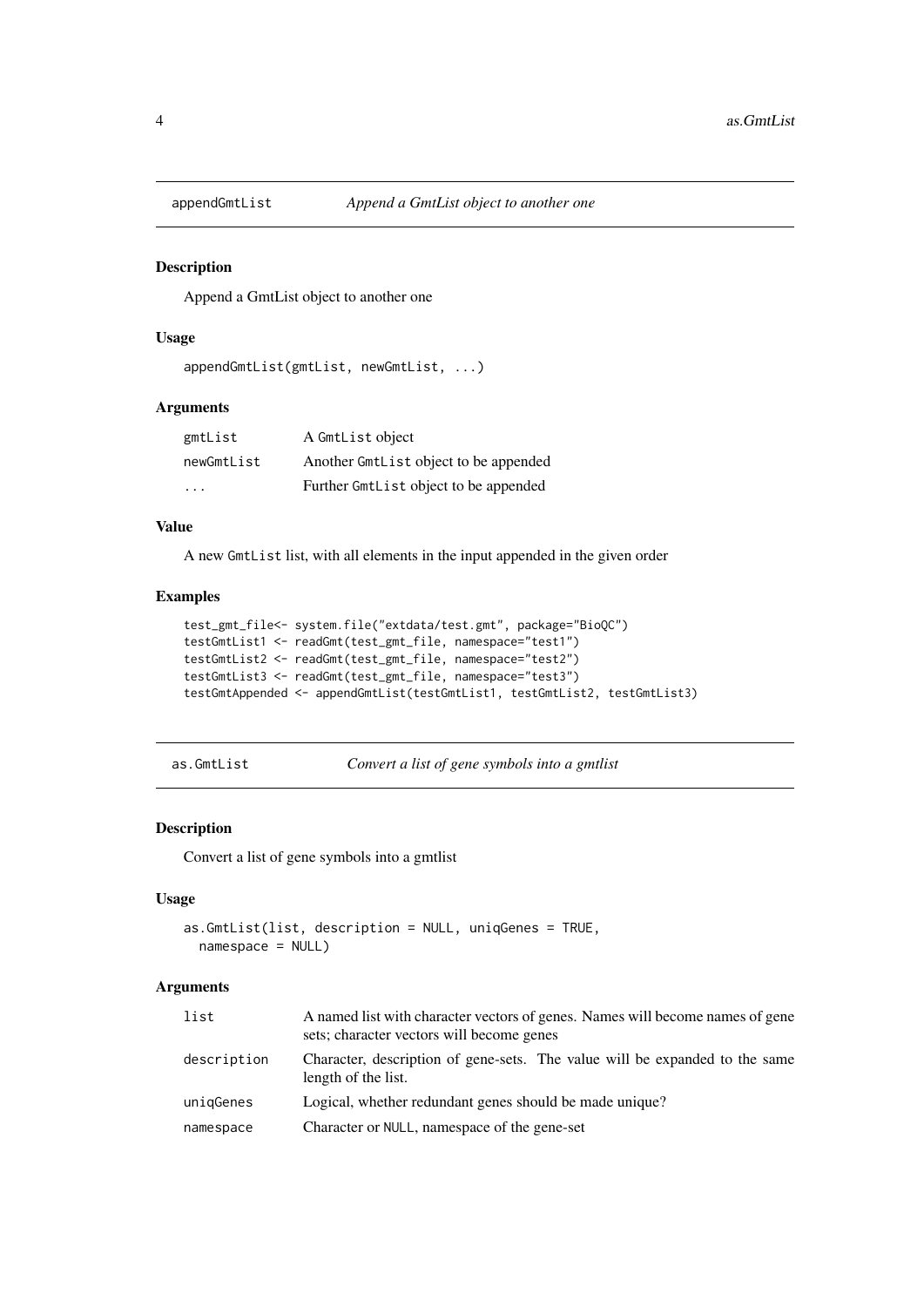#### <span id="page-4-0"></span>BaseIndexList-class 5

#### Examples

```
testVec <- list(GeneSet1=c("AKT1", "AKT2"),
               GeneSet2=c("MAPK1", "MAPK3"),
               GeneSet3=NULL)
testVecGmtlist <- as.GmtList(testVec)
```
BaseIndexList-class *An S4 class to hold a list of indices, with the possibility to specify the offset of the indices. IndexList and SignedIndexList extend this class*

#### Description

An S4 class to hold a list of indices, with the possibility to specify the offset of the indices. IndexList and SignedIndexList extend this class

# Slots

offset An integer specifying the value of first element. Default 1 keepNA Logical, whether NA is kept during construction keepDup Logical, whether duplicated values are kept during construction

<span id="page-4-1"></span>entropy *Shannon entropy*

#### Description

Shannon entropy

#### Usage

entropy(vector)

#### Arguments

vector A vector of numbers, or characters. Discrete probability of each item is calculated and the Shannon entropy is returned.

# Value

Shannon entropy

Shannon entropy can be used as measures of gene expression specificity, as well as measures of tissue diversity and specialization. See references below.

We use 2 as base for the entropy calculation, because in this base the unit of entropy is *bit*.

# Author(s)

Jitao David Zhang <jitao\_david.zhang@roche.com>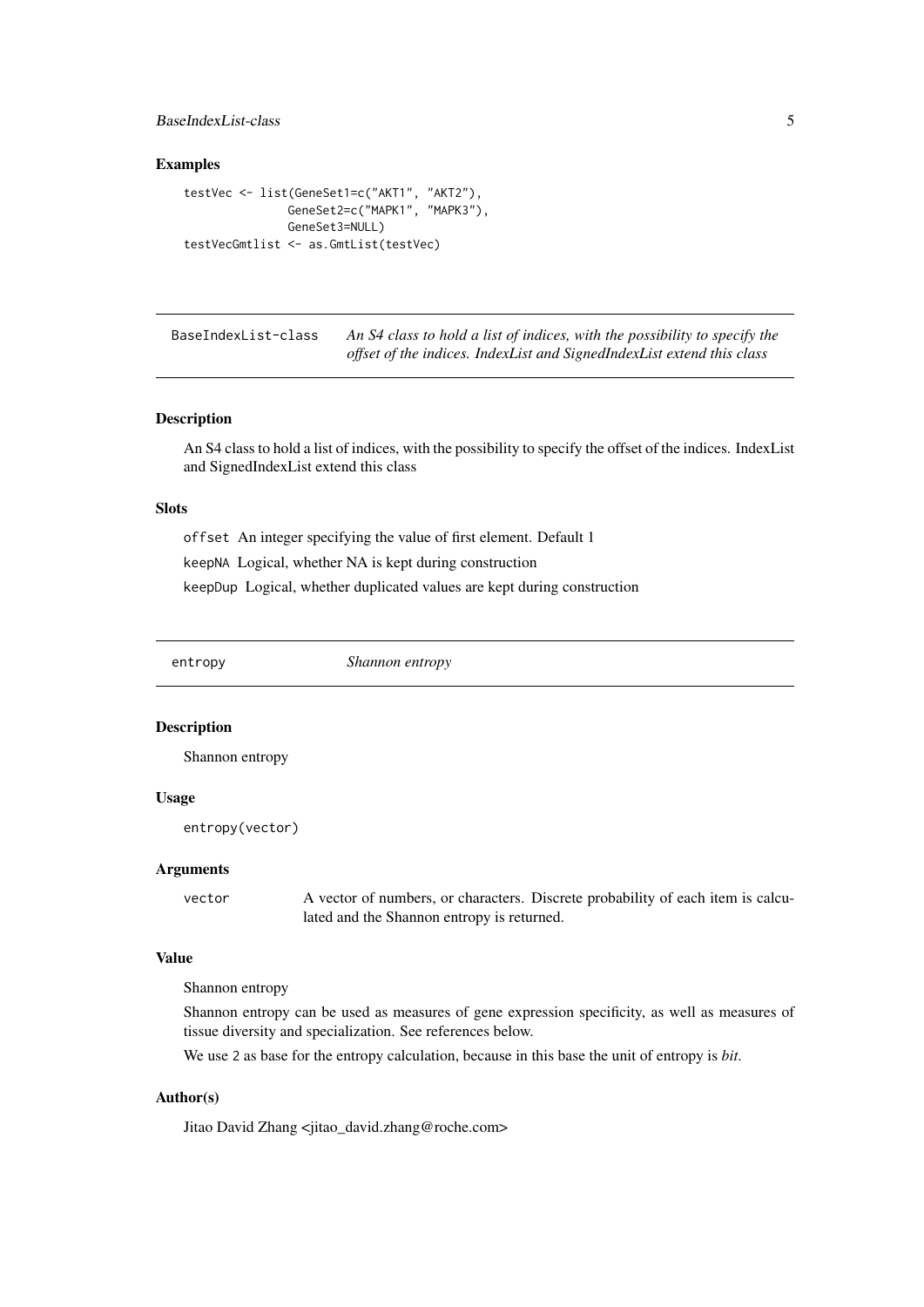# References

Martinez and Reyes-Valdes (2008) Defining diversity, specialization, and gene specificity in transcriptomes through information theory. PNAS 105(28):9709–9714

#### Examples

```
myVec0 \le -1:9entropy(myVec0) ## log2(9)
myVec1 \leq rep(1, 9)
entropy(myVec1)
```
entropy(LETTERS) entropy(rep(LETTERS, 5))

<span id="page-5-1"></span>entropyDiversity *Entropy-based sample diversity*

# Description

Entropy-based sample diversity

# Usage

entropyDiversity(mat, norm = FALSE)

#### Arguments

| mat  | A matrix (usually an expression matrix), with genes (features) in rows and sam- |
|------|---------------------------------------------------------------------------------|
|      | ples in columns.                                                                |
| norm | Logical, whether the diversity should be normalized by $log2(nrow(mat))$ .      |

# Value

A vector as long as the column number of the input matrix

#### References

Martinez and Reyes-Valdes (2008) Defining diversity, specialization, and gene specificity in transcriptomes through information theory. PNAS 105(28):9709–9714

# See Also

[entropy](#page-4-1) and [sampleSpecialization](#page-20-1)

```
myMat <- rbind(c(3,4,5),c(6,6,6), c(0,2,4))entropyDiversity(myMat)
entropyDiversity(myMat, norm=TRUE)
myRandomMat <- matrix(runif(1000), ncol=20)
```

```
entropyDiversity(myRandomMat)
entropyDiversity(myRandomMat, norm=TRUE)
```
<span id="page-5-0"></span>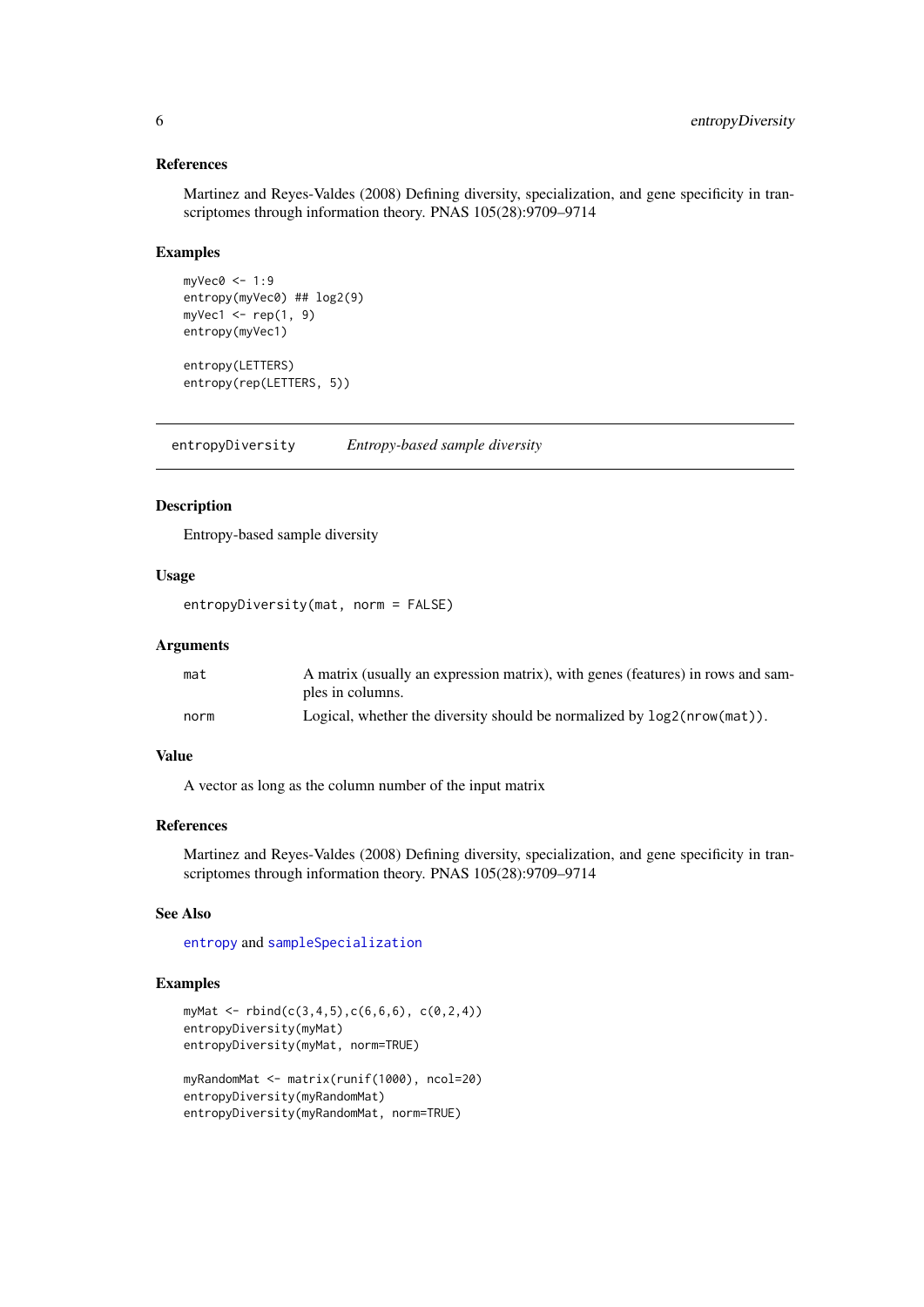<span id="page-6-0"></span>entropySpecificity *Entropy-based gene-expression specificity*

## Description

Entropy-based gene-expression specificity

# Usage

```
entropySpecificity(mat, norm = FALSE)
```
# Arguments

| mat  | A matrix (usually an expression matrix), with genes (features) in rows and sam- |
|------|---------------------------------------------------------------------------------|
|      | ples in columns.                                                                |
| norm | Logical, whether the specificity should be normalized by $log2(ncol(mat))$ .    |

# Value

A vector of the length of the row number of the input matrix, namely the specificity score of genes.

#### References

Martinez and Reyes-Valdes (2008) Defining diversity, specialization, and gene specificity in transcriptomes through information theory. PNAS 105(28):9709–9714

# See Also

[entropy](#page-4-1)

# Examples

```
myMat <- rbind(c(3,4,5),c(6,6,6), c(0,2,4))entropySpecificity(myMat)
entropySpecificity(myMat, norm=TRUE)
```

```
myRandomMat <- matrix(runif(1000), ncol=20)
entropySpecificity(myRandomMat)
entropySpecificity(myRandomMat, norm=TRUE)
```
filterBySize *Filter a GmtList by size*

# Description

Filter a GmtList by size

# Usage

filterBySize(x, min, max)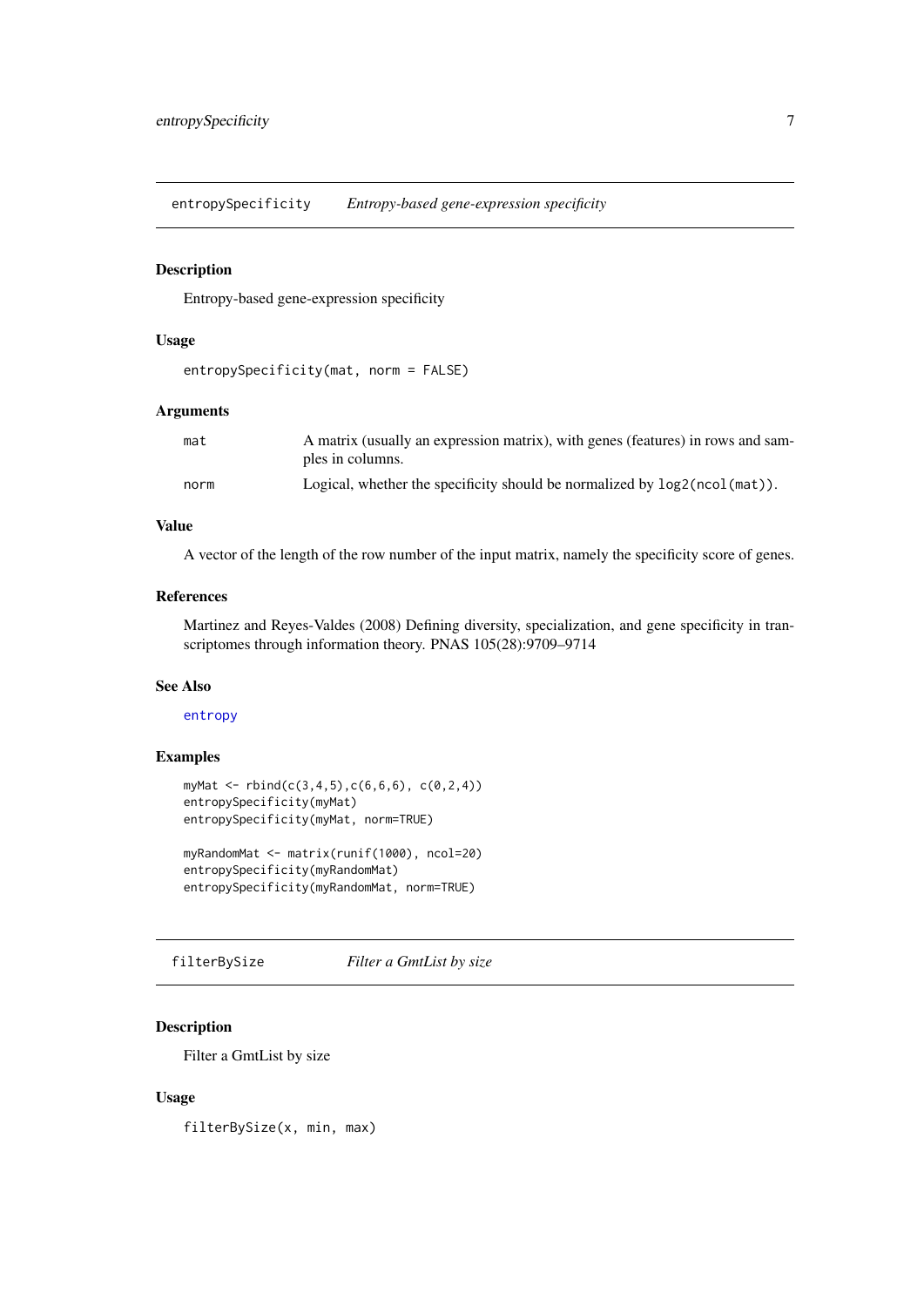### <span id="page-7-0"></span>Arguments

| X   | A GmtList object                                             |
|-----|--------------------------------------------------------------|
| min | Numeric, gene-sets with fewer genes than min will be removed |
| max | Numeric, gene-sets with more genes than max will be removed  |

# Value

A GmtList object with sizes (count of genes) between min and max (inclusive).

| filterPmat | Filter rows of p-value matrix under the significance threshold |
|------------|----------------------------------------------------------------|
|            |                                                                |

# Description

Filter rows of p-value matrix under the significance threshold

# Usage

```
filterPmat(x, threshold)
```
# Arguments

| x         | A matrix of p-values. It must be raw p-values and should not be transformed<br>$(e.g. logarithmic)$ .                                                                                          |
|-----------|------------------------------------------------------------------------------------------------------------------------------------------------------------------------------------------------|
| threshold | A numeric value, the minimal p-value used to filter rows. If missing, given the<br>values of NA, NULL or number $\theta$ , no filtering will be done and the input matrix<br>will be returned. |

# Value

Matrix of p-values. If no line is left, a empty matrix of the same dimension as input will be returned.

#### Author(s)

Jitao David Zhang <jitao\_david.zhang@roche.com>

```
set.seed(1235)
testMatrix <- matrix(runif(100,0,1), nrow=10)
## filtering
(testMatrix.filter <- filterPmat(testMatrix, threshold=0.05))
## more strict filtering
(testMatrix.strictfilter <- filterPmat(testMatrix, threshold=0.01))
## no filtering
(testMatrix.nofilter <- filterPmat(testMatrix))
```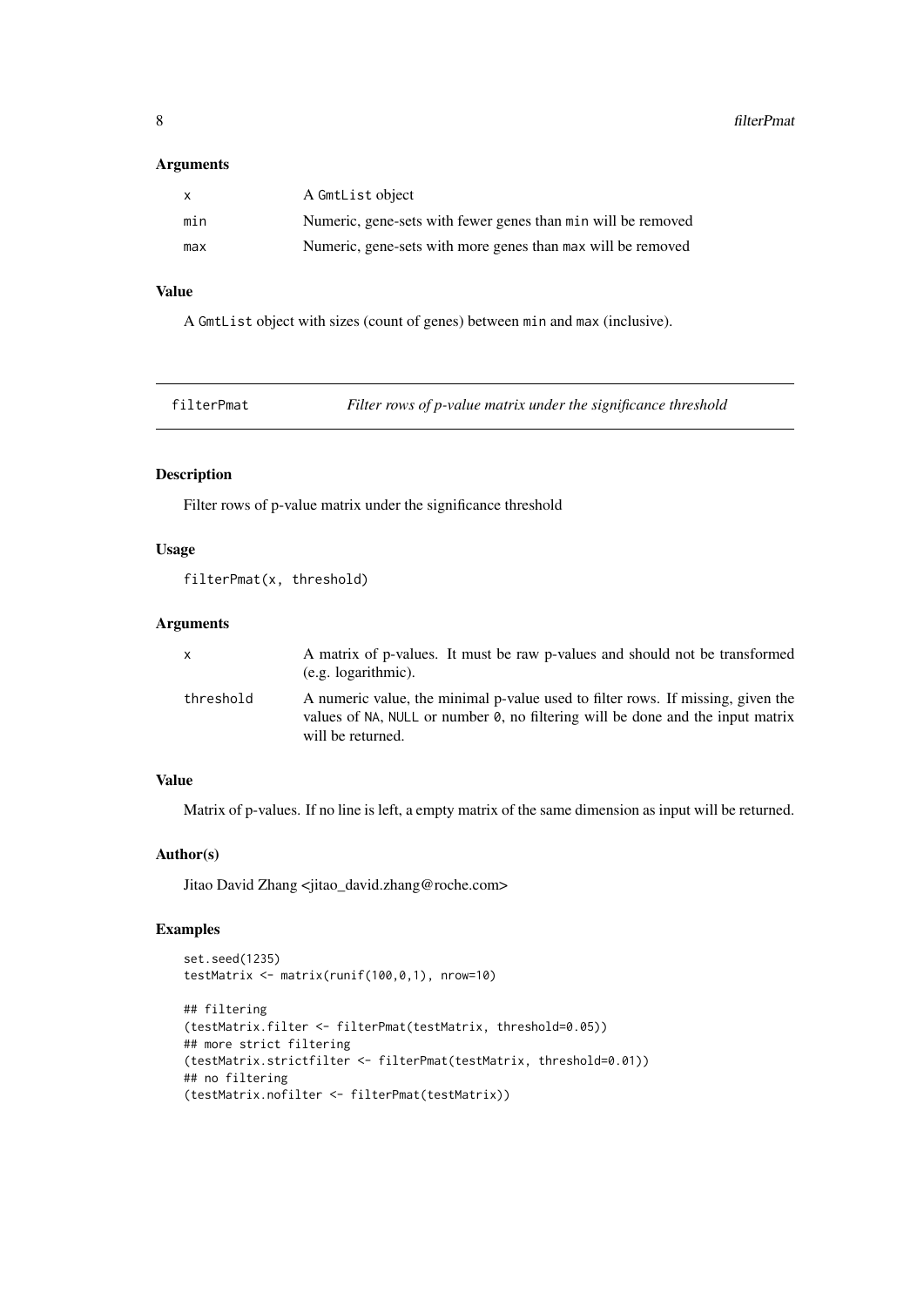<span id="page-8-0"></span>

Calculate the Gini index of a numeric vector.

# Usage

gini(x)

# Arguments

x A numeric vector.

#### Details

The Gini index (Gini coefficient) is a measure of statistical dispersion. A Gini coefficient of zero expresses perfect equality where all values are the same. A Gini coefficient of one expresses maximal inequality among values.

# Value

A numeric value between 0 and 1.

# Author(s)

Jitao David Zhang <jitao\_david.zhang@roche.com>

# References

Gini. C. (1912) *Variability and Mutability*, C. Cuppini, Bologna 156 pages.

# Examples

testValues <- runif(100) gini(testValues)

GmtList *Convert a list to a GmtList object*

# Description

Convert a list to a GmtList object

# Usage

GmtList(list)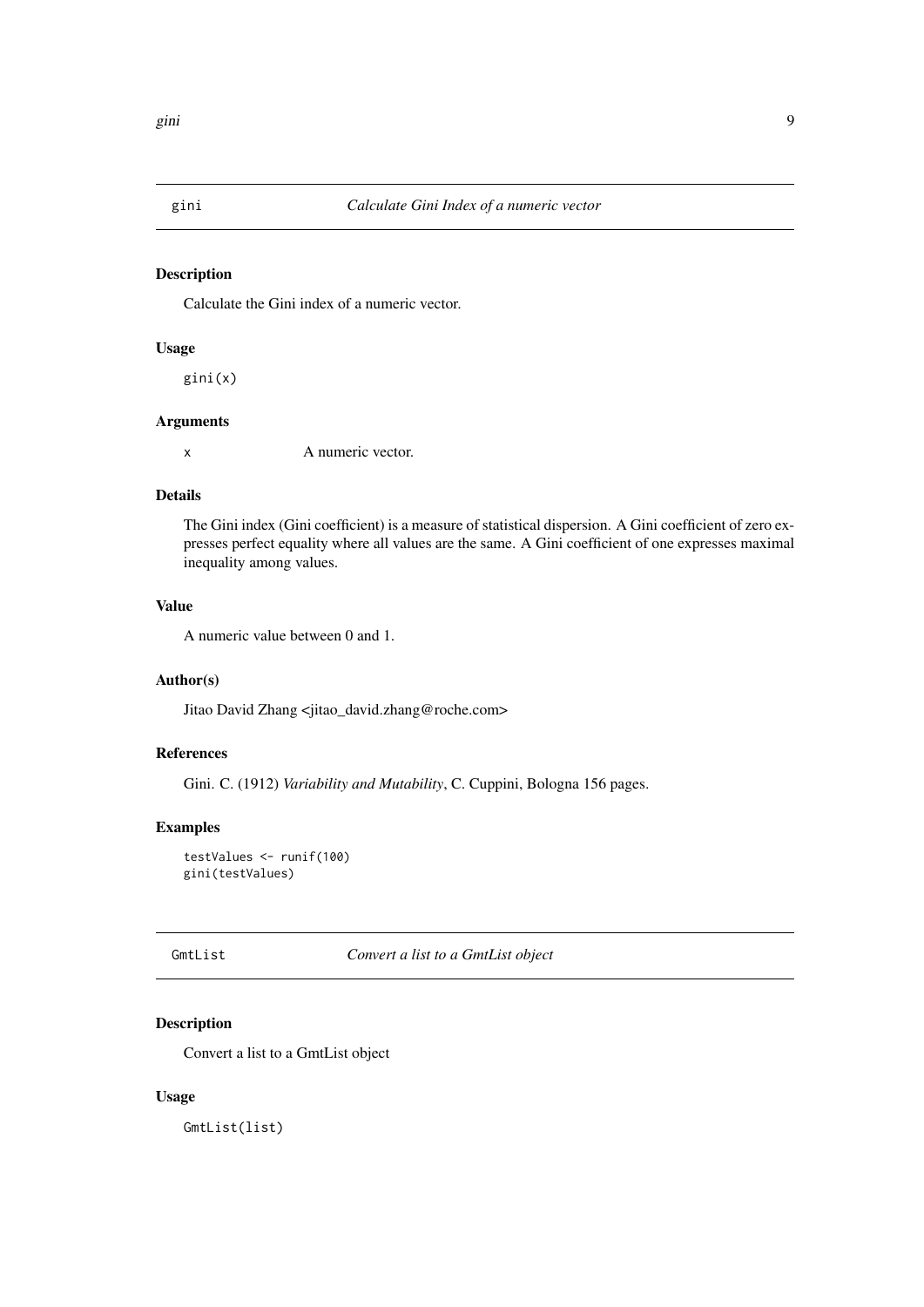# <span id="page-9-0"></span>Arguments

list A list of genesets; each geneset is a list of at least three fields: 'name', 'desc', and 'genes'. 'name' and 'desc' contains one character string ('desc' can be NULL while 'name' cannot), and 'genes' can be either NULL or a character vector. In addition, 'namespace' is accepted to represent the namespace. For convenience, the function also accepts a list of character vectors, each containing a geneset. In this case, the function works as a wrapper of as.GmtList

# See Also

If a list of gene symbols need to be converted into a GmtList, use 'as.GmtList' instead

#### Examples

```
testList <- list(list(name="GS_A", desc=NULL, genes=LETTERS[1:3]),
                 list(name="GS_B", desc="gene set B", genes=LETTERS[1:5]),
                 list(name="GS_C", desc="gene set C", genes=NULL))
testGmt <- GmtList(testList)
# as wrapper of as.GmtList
testGeneList <- list(GS_A=LETTERS[1:3], GS_B=LETTERS[1:5], GS_C=NULL)
testGeneGmt <- GmtList(testGeneList)
```

| GmtList-class | An S4 class to hold geneset in the GMT file in a list, each item in the |
|---------------|-------------------------------------------------------------------------|
|               | list is in in turn a list containing following items: name, desc, and   |
|               | genes.                                                                  |

#### **Description**

An S4 class to hold geneset in the GMT file in a list, each item in the list is in in turn a list containing following items: name, desc, and genes.

<span id="page-9-1"></span>gmtlist2signedGenesets

*Convert gmtlist into a list of signed genesets*

#### Description

Convert gmtlist into a list of signed genesets

# Usage

```
gmtlist2signedGenesets(gmtlist, posPattern = "_UP$",
 negPattern = "_DN$", nomatch = c("ignore", "pos", "neg"))
```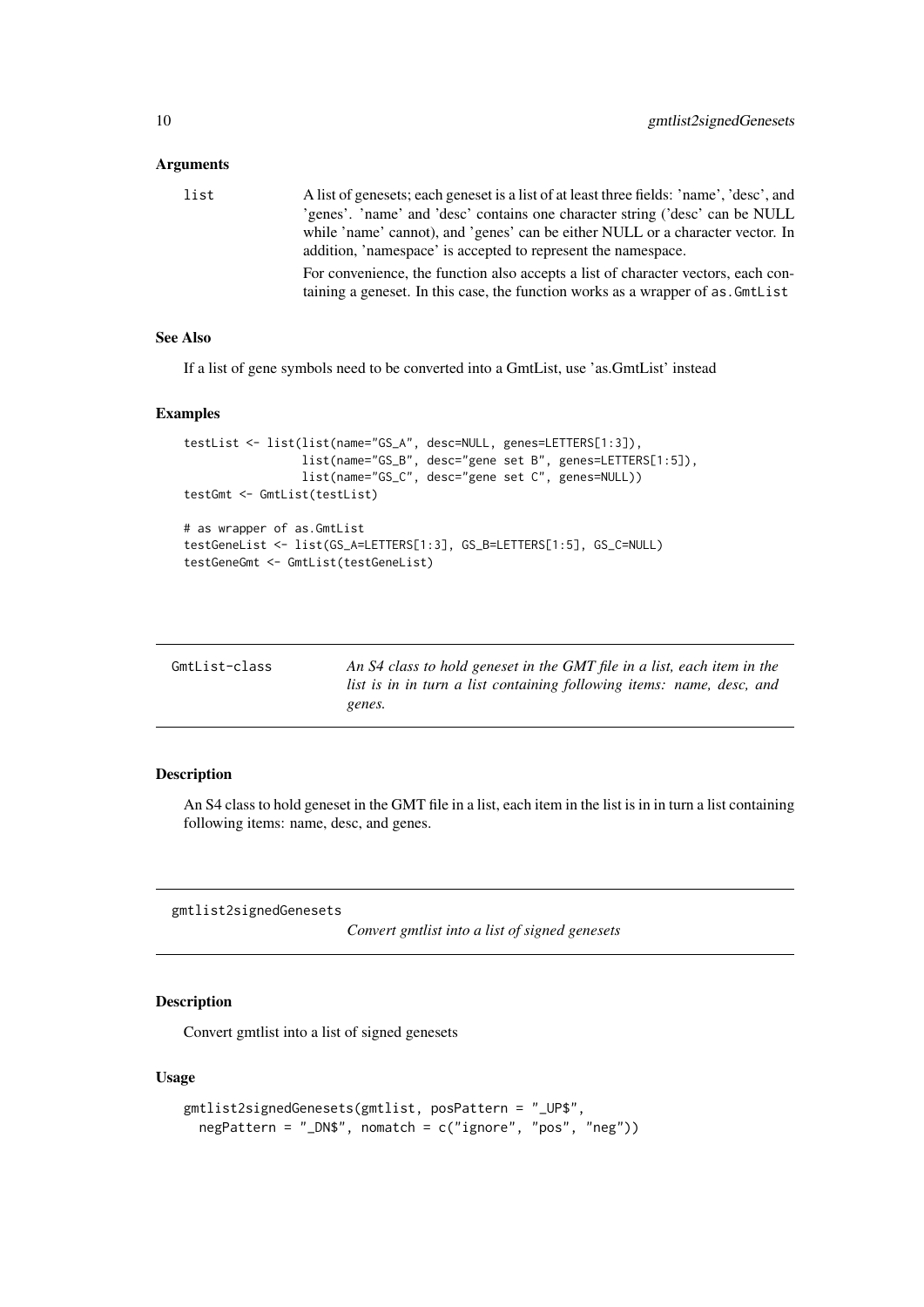#### <span id="page-10-0"></span> $g$ sDesc  $11$

#### Arguments

| gmtlist    | A gmtlist object, probably read-in by readGmt                                                                                                                                                                                                         |
|------------|-------------------------------------------------------------------------------------------------------------------------------------------------------------------------------------------------------------------------------------------------------|
| posPattern | Regular expression pattern of positive gene sets. It is trimmed from the original<br>name to get the stem name of the gene set. See examples below.                                                                                                   |
| negPattern | Regular expression pattern of negative gene sets. It is trimmed from the original<br>name to get the stem name of the gene set. See examples below.                                                                                                   |
| nomatch    | Options to deal with gene sets that match neither positive nor negative patterns.<br>ignore: they will be ignored (but not discarded, see details below); pos: they<br>will be counted as positive signs; neg: they will be counted as negative signs |

# Value

An S4-object of SignedGenesets, which is a list of signed\_geneset, each being a two-item list; the first item is 'pos', containing a character vector of positive genes; and the second item is 'neg', containing a character vector of negative genes.

Gene set names are detected whether they are positive or negative. If neither positive nor negative, nomatch will determine how will they be interpreted. In case of pos (or neg), such genesets will be treated as positive (or negative) gene sets.In case nomatch is set to ignore, the gene set will appear in the returned values with both positive and negative sets set to NULL.

# Examples

```
testInputList <- list(list(name="GeneSetA_UP",genes=LETTERS[1:3]),
               list(name="GeneSetA_DN", genes=LETTERS[4:6]),
               list(name="GeneSetB", genes=LETTERS[2:4]),
              list(name="GeneSetC_DN", genes=LETTERS[1:3]),
              list(name="GeneSetD_UP", genes=LETTERS[1:3]))
testOutputList.ignore <- gmtlist2signedGenesets(testInputList, nomatch="ignore")
testOutputList.pos <- gmtlist2signedGenesets(testInputList, nomatch="pos")
testOutputList.neg <- gmtlist2signedGenesets(testInputList, nomatch="neg")
```
<span id="page-10-1"></span>gsDesc *Gene-set descriptions*

# Description

Gene-set descriptions

## Usage

gsDesc(x)

#### Arguments

x A GmtList object

# Value

Descriptions as a vector of character strings of the same length as x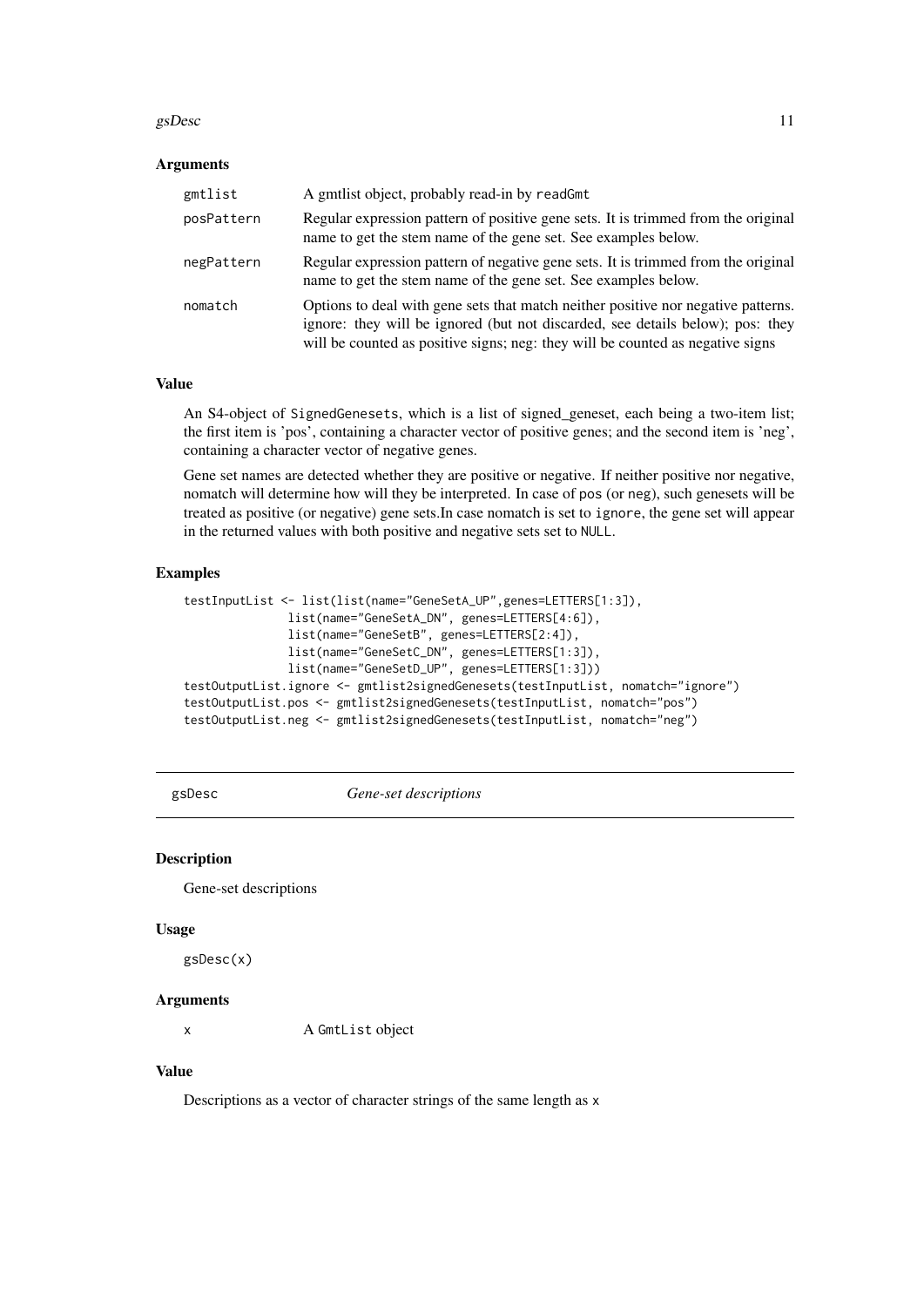<span id="page-11-0"></span>

Gene-set gene counts

gsSize is the synonym of gsGeneCount

# Usage

gsGeneCount(x, uniqGenes = TRUE)

gsSize(x, uniqGenes = TRUE)

# Arguments

| $\boldsymbol{\mathsf{x}}$ | A GmtList or similar object                    |  |
|---------------------------|------------------------------------------------|--|
| uniqGenes                 | Logical, whether only unique genes are counted |  |

# Value

Gene counts (aka gene-set sizes) as a vector of integer of the same length as x

<span id="page-11-1"></span>

| gsGenes |  |
|---------|--|
|         |  |

Gene-set member genes

# Description

Gene-set member genes

# Usage

gsGenes(x)

# Arguments

x A GmtList object

# Value

A list of genes as character strings of the same length as x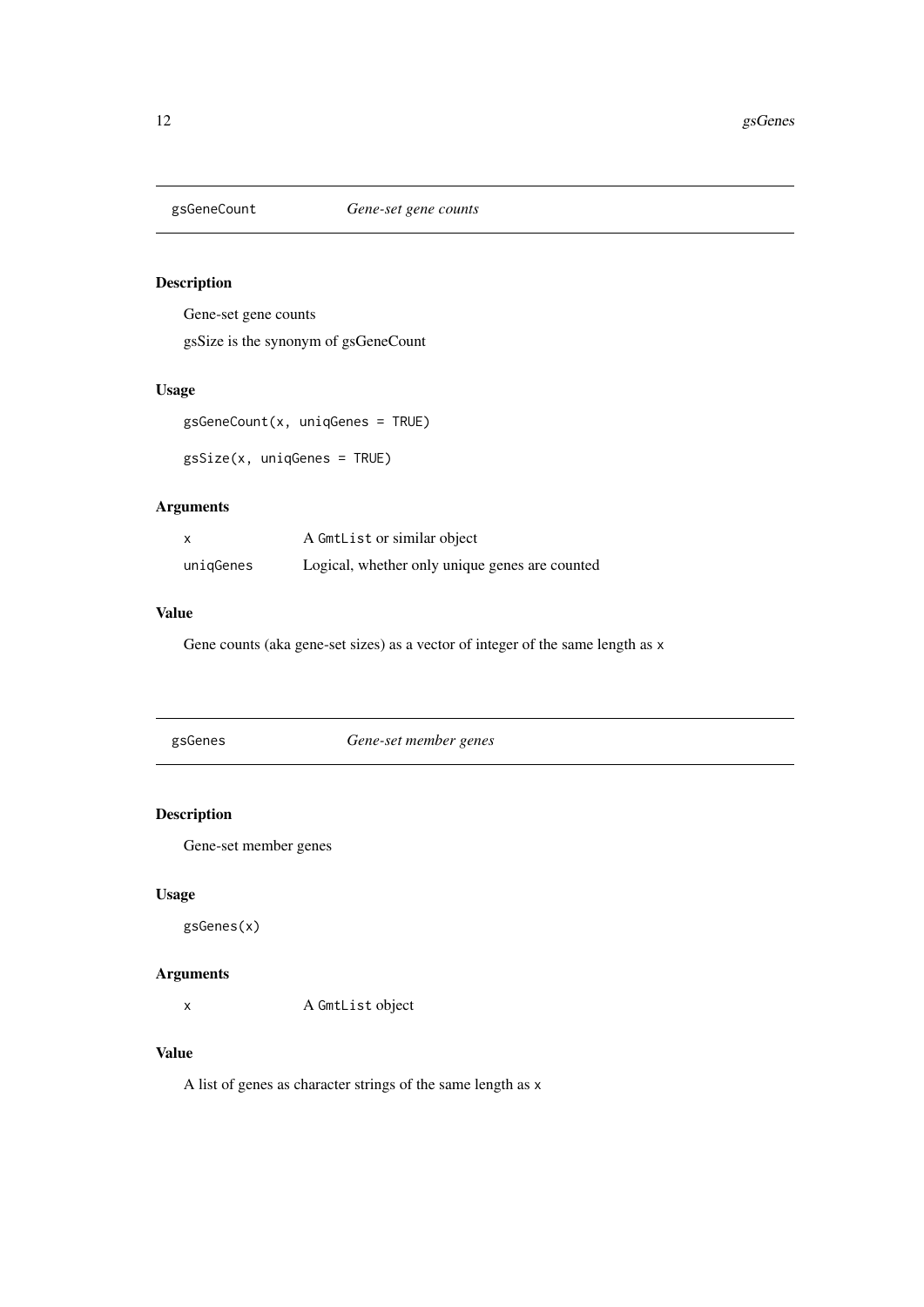<span id="page-12-1"></span><span id="page-12-0"></span>

Gene-set names

# Usage

gsName(x)

# Arguments

x A GmtList object

# Value

Names as a vector of character strings of the same length as x

<span id="page-12-2"></span>gsNamespace *Gene-set namespaces*

# Description

Gene-set namespaces

# Usage

gsNamespace(x)

# Arguments

x A GmtList object

# Value

Namespaces as a vector of character strings of the same length as x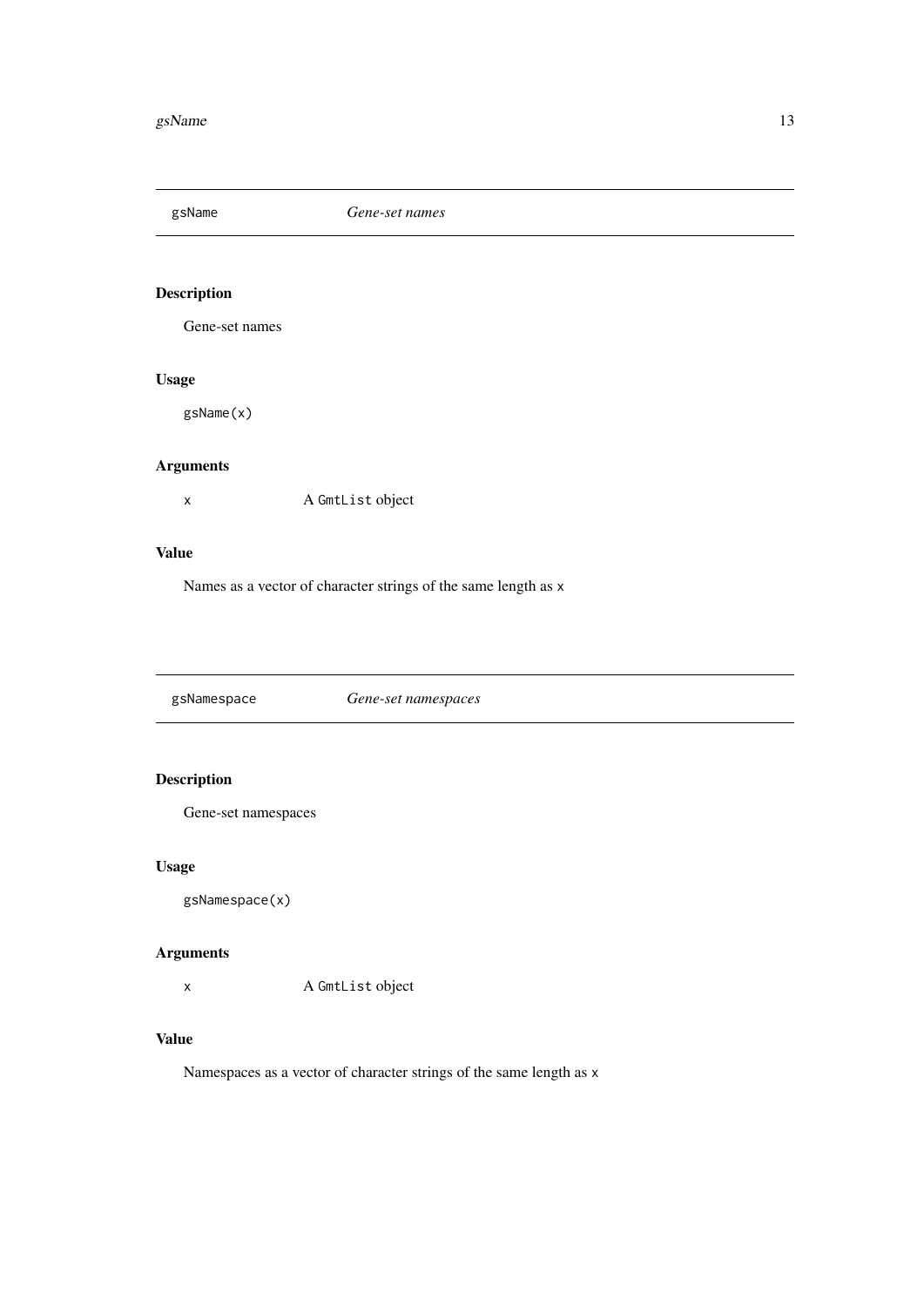<span id="page-13-0"></span>

gsNamespace<- is the synonym of setGsNamespace

# Usage

gsNamespace(x) <- value

# Arguments

| $\mathsf{x}$ | A GmtList object                                                                                                                                                                                                                                                                                   |
|--------------|----------------------------------------------------------------------------------------------------------------------------------------------------------------------------------------------------------------------------------------------------------------------------------------------------|
| value        | namespace in set GsNamespace. It can be either a function that applies to a<br>gene-set list element of the object (for instance function $(x)$ x \$ desc to ex-<br>tract description), or a vector of the same length of x, or in the special case NULL,<br>which will erase the field namespace. |
|              |                                                                                                                                                                                                                                                                                                    |

| Whether namespace is set |  |
|--------------------------|--|
|                          |  |

# Description

Whether namespace is set

# Usage

hasNamespace(x)

# Arguments

x A GmtList object

# Value

Logical, whether all gene-sets have the field namespace set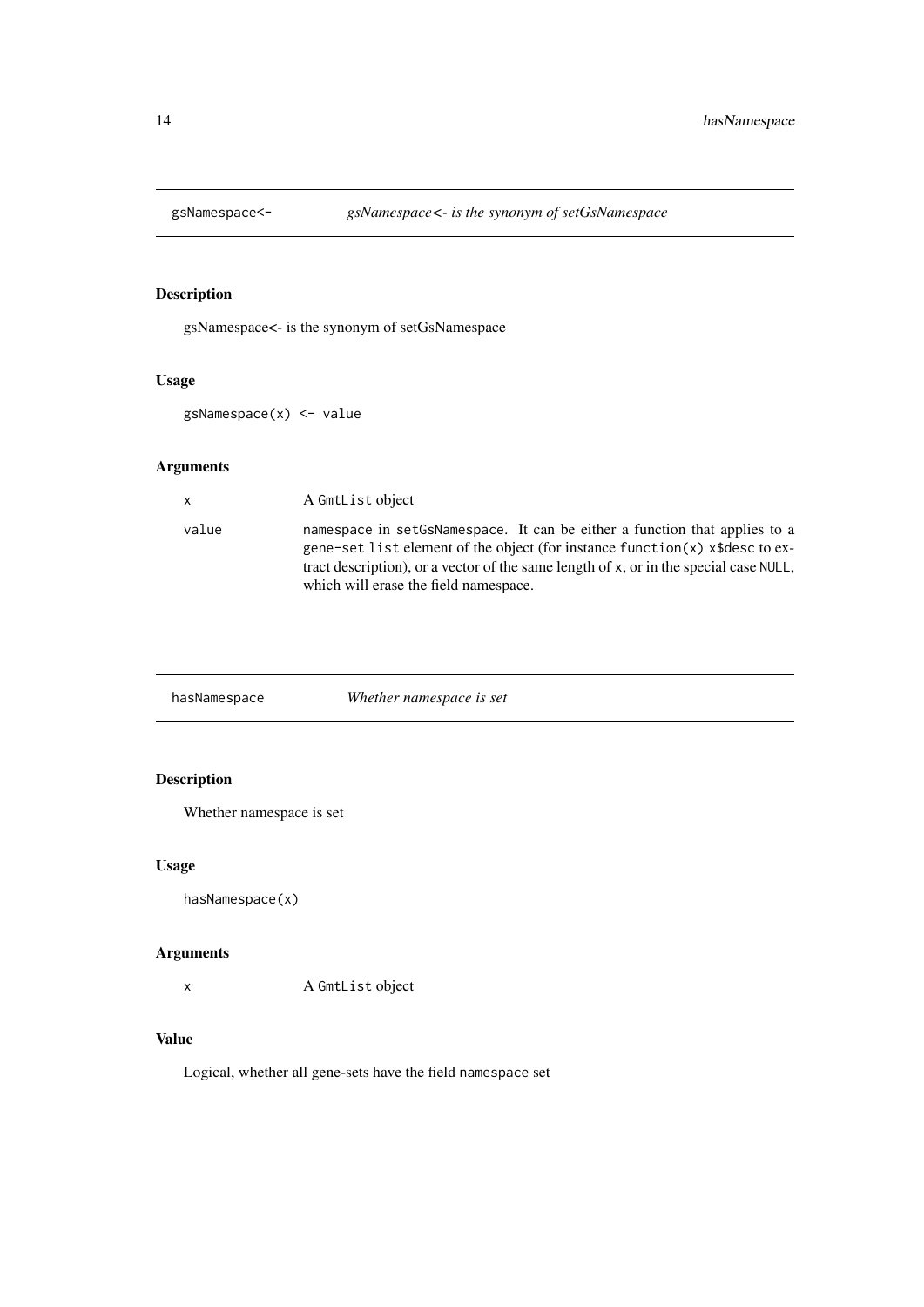<span id="page-14-0"></span>

Convert a list to an IndexList object

# Usage

```
IndexList(object, ..., keepNA = FALSE, keepDup = FALSE, offset = 1L)
## S4 method for signature 'numeric'
IndexList(object, ..., keepNA = FALSE,
 keepDup = FALSE, offset = 1L)## S4 method for signature 'logical'
IndexList(object, ..., keepNA = FALSE,
 keepDup = FALSE, offset = 1L)## S4 method for signature 'list'
IndexList(object, keepNA = FALSE, keepDup = FALSE,
 offset = 1L)
```
# Arguments

| object   | Either a list of unique integer indices, NULL and logical vectors (of same lengths).<br>or a numerical vector or a logical vector. NA is discarded. |
|----------|-----------------------------------------------------------------------------------------------------------------------------------------------------|
| $\ddots$ | If object isn't a list, additional vectors can go here.                                                                                             |
| keepNA   | Logical, whether NA indices should be kept or not. Default: FALSE (removed)                                                                         |
| keepDup  | Logical, whether duplicated indices should be kept or not. Default: FALSE<br>(removed)                                                              |
| offset   | Integer, the starting index. Default: $1$ (as in the convention of R)                                                                               |

## Value

The function returns a list of vectors

```
testList \leq list(GS_A=c(1,2,3,4,3),
                 GS_{B} = c(2,3,4,5),
                 GS_C=NULL,
                 GS\_D=c(1,3,5,NA),
                 GS_E=c(2,4)testIndexList <- IndexList(testList)
IndexList(c(FALSE, TRUE, TRUE), c(FALSE, FALSE, TRUE), c(TRUE, FALSE, FALSE), offset=0)
IndexList(list(A=1:3, B=4:5, C=7:9))
IndexList(list(A=1:3, B=4:5, C=7:9), offset=0)
```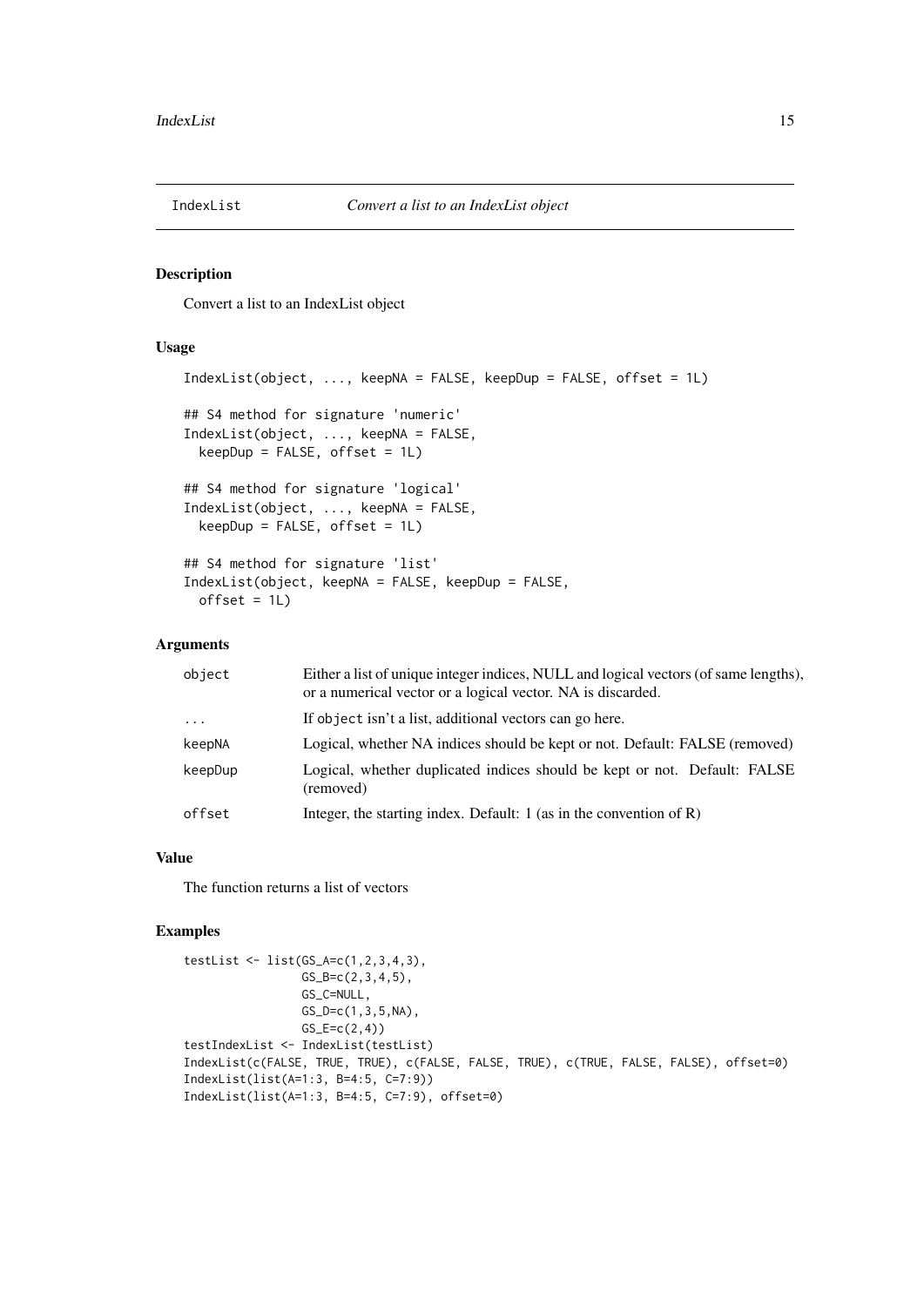<span id="page-15-0"></span>

An S4 class to hold a list of integers as indices, with the possibility to specify the offset of the indices

#### Slots

offset An integer specifying the value of first element. Default 1

keepNA Logical, whether NA is kept during construction

keepDup Logical, whether duplicated values are kept during construction

matchGenes *Match genes in a list-like object to a vector of genesymbols*

#### Description

Match genes in a list-like object to a vector of genesymbols

# Usage

```
matchGenes(list, object, ...)
## S4 method for signature 'GmtList,character'
matchGenes(list, object)
## S4 method for signature 'GmtList,matrix'
matchGenes(list, object)
## S4 method for signature 'GmtList,eSet'
matchGenes(list, object, col = "GeneSymbol")
## S4 method for signature 'character, character'
matchGenes(list, object)
## S4 method for signature 'character, matrix'
matchGenes(list, object)
## S4 method for signature 'character, eSet'
matchGenes(list, object)
## S4 method for signature 'character, DGEList'
matchGenes(list, object,
  col = "GeneSymbol")
```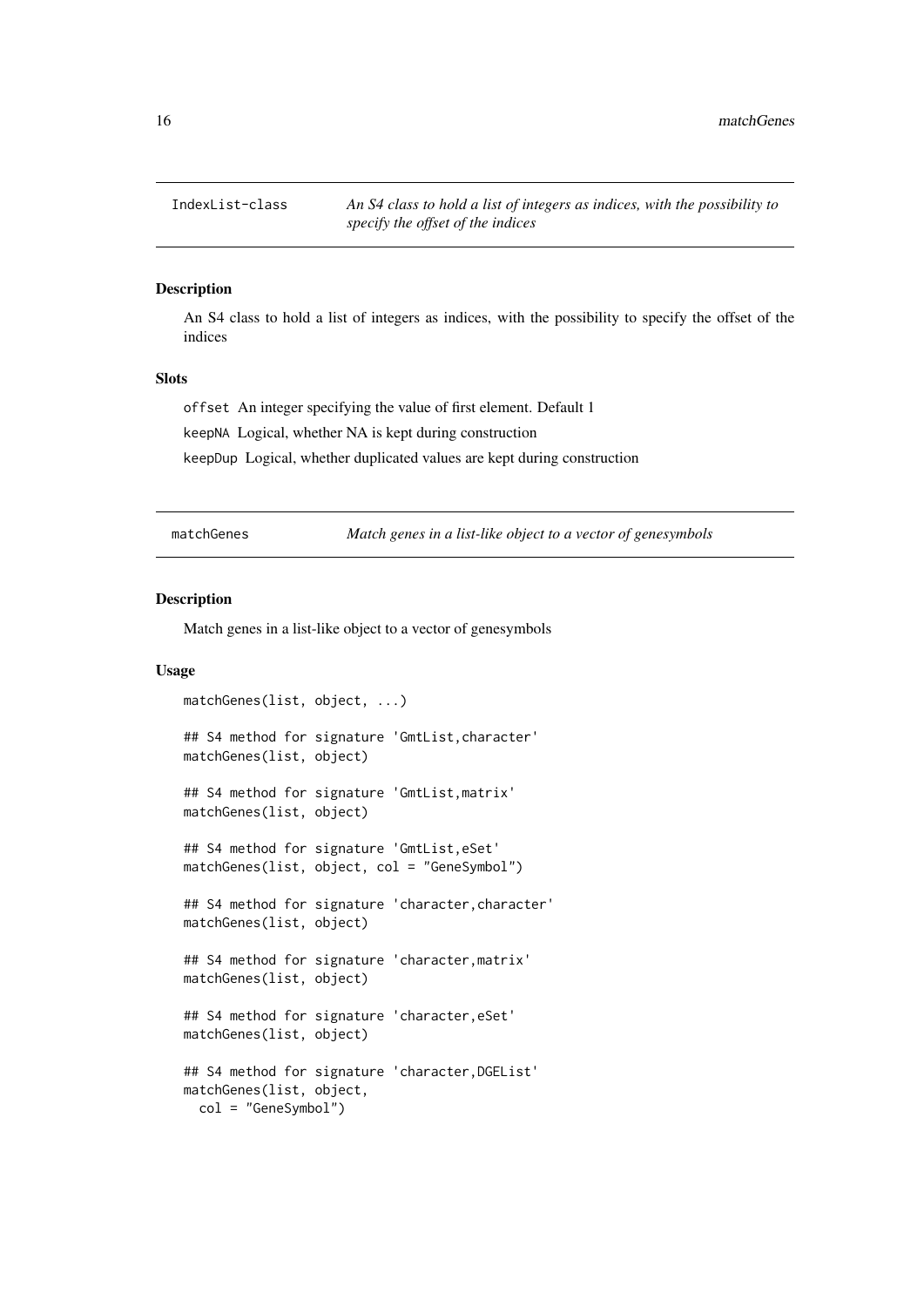#### matchGenes 17

```
## S4 method for signature 'GmtList,DGEList'
matchGenes(list, object, col = "GeneSymbol")
## S4 method for signature 'SignedGenesets, character'
matchGenes(list, object)
## S4 method for signature 'SignedGenesets,matrix'
matchGenes(list, object)
## S4 method for signature 'SignedGenesets, eSet'
matchGenes(list, object,
  col = "GeneSymbol")
## S4 method for signature 'SignedGenesets,DGEList'
matchGenes(list, object,
  col = "GeneSymbol")
```
# Arguments

| list     | A GmtList, list, character or Signed Genesets object                                                                                                               |
|----------|--------------------------------------------------------------------------------------------------------------------------------------------------------------------|
| object   | Gene symbols to be matched; they can come from a vector of character strings,<br>or a column in the fData of an eSet object.                                       |
| $\ddots$ | additional arguments like col                                                                                                                                      |
| col      | Column name of fData in an eSet object, or genes in an DGE List object, to<br>specify where gene symbols are stored. The default value is set to "GeneSym-<br>bol" |

# Value

An IndexList object, which is essentially a list of the same length as input (length of 1 in case characters are used as input), with matching indices.

```
## test GmtList, character
testGenes <- sprintf("gene%d", 1:10)
testGeneSets <- GmtList(list(gs1=c("gene1", "gene2"), gs2=c("gene9", "gene10"), gs3=c("gene100")))
matchGenes(testGeneSets, testGenes)
## test GmtList, matrix
```

```
testGenes <- sprintf("gene%d", 1:10)
testGeneSets <- GmtList(list(gs1=c("gene1", "gene2"), gs2=c("gene9", "gene10"), gs3=c("gene100")))
testGeneExprs <- matrix(rnorm(100), nrow=10, dimnames=list(testGenes, sprintf("sample%d", 1:10)))
matchGenes(testGeneSets, testGeneExprs)
```

```
## test GmtList, eSet
testGenes <- sprintf("gene%d", 1:10)
testGeneSets <- GmtList(list(gs1=c("gene1", "gene2"), gs2=c("gene9", "gene10"), gs3=c("gene100")))
testGeneExprs <- matrix(rnorm(100), nrow=10, dimnames=list(testGenes, sprintf("sample%d", 1:10)))
testFeat <- data.frame(GeneSymbol=rownames(testGeneExprs), row.names=testGenes)
testPheno <- data.frame(SampleId=colnames(testGeneExprs), row.names=colnames(testGeneExprs))
testEset <- ExpressionSet(assayData=testGeneExprs,
    featureData=AnnotatedDataFrame(testFeat),
    phenoData=AnnotatedDataFrame(testPheno))
```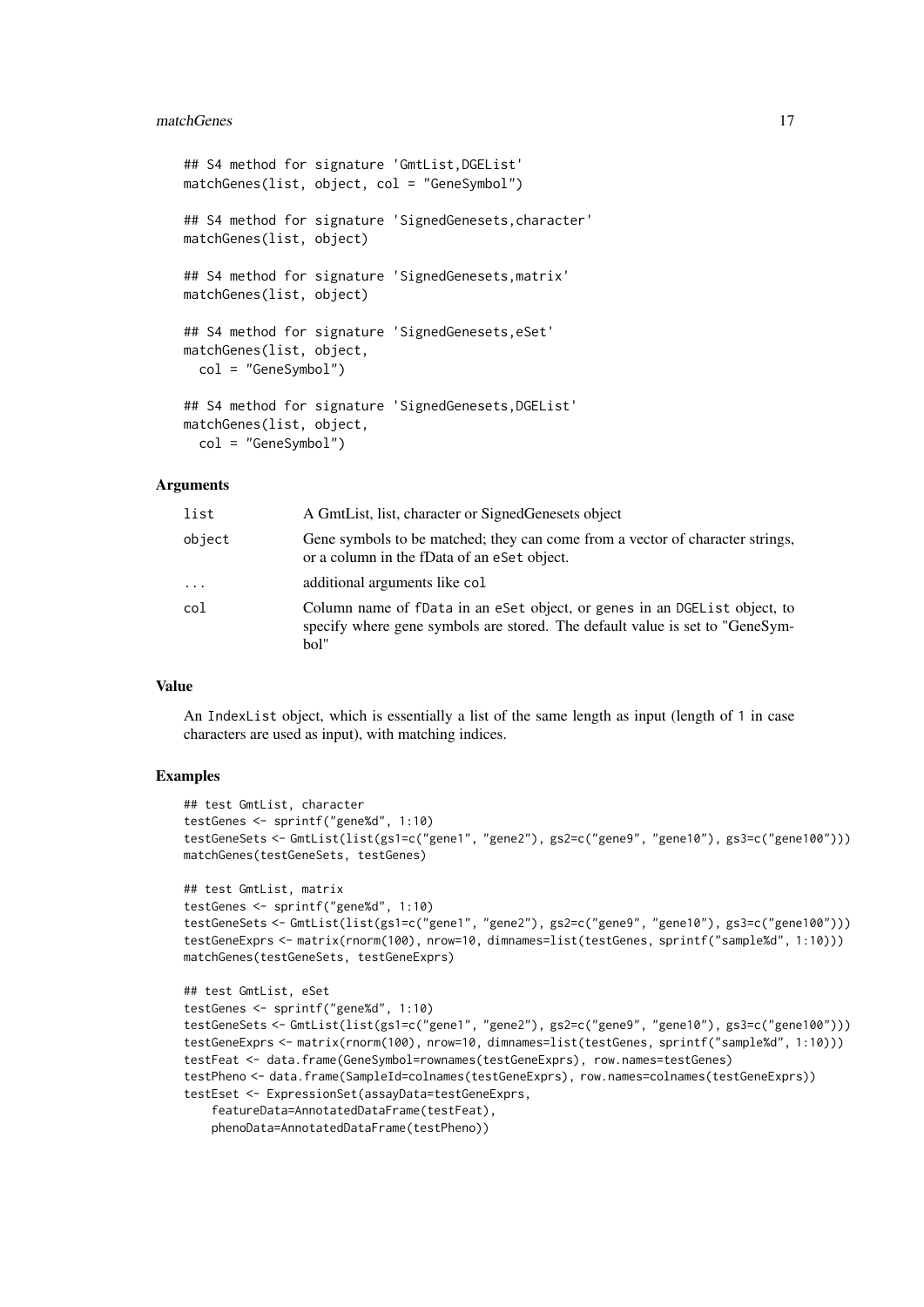```
matchGenes(testGeneSets, testGeneExprs)
## force using row names
matchGenes(testGeneSets, testEset, col=NULL)
 ## test GmtList, DGEList
 if(requireNamespace("edgeR")) {
    mat <- matrix(rnbinom(100, mu=5, size=2), ncol=10)
    rownames(mat) <- sprintf("gene%d", 1:nrow(mat))
    y <- edgeR::DGEList(counts=mat, group=rep(1:2, each=5))
    ## if genes are not set, row names of the count matrix will be used for lookup
  myGeneSet <- GmtList(list(gs1=rownames(mat)[1:2], gs2=rownames(mat)[9:10], gs3="gene100"))
    matchGenes(myGeneSet, y)
    matchGenes(c("gene1", "gene2"), y)
    ## alternatively, use 'col' parameter to specify the column in 'genes'
    y2 <- edgeR::DGEList(counts=mat,
      group=rep(1:2, each=5),
      genes=data.frame(GeneIdentifier=rownames(mat), row.names=rownames(mat)))
    matchGenes(myGeneSet, y2, col="GeneIdentifier")
 }
## test character, character
matchGenes(c("gene1", "gene2"), testGenes)
## test character, matrix
matchGenes(c("gene1", "gene2"), testGeneExprs)
## test character, eset
matchGenes(c("gene1", "gene2"), testEset)
```
#### offset *Get offset from an IndexList object*

# Description

Get offset from an IndexList object

#### Usage

```
offset(object)
```
## S4 method for signature 'BaseIndexList' offset(object)

#### Arguments

object An IndexList object

```
myIndexList <- IndexList(list(1:5, 2:7, 3:8), offset=1L)
offset(myIndexList)
```
<span id="page-17-0"></span>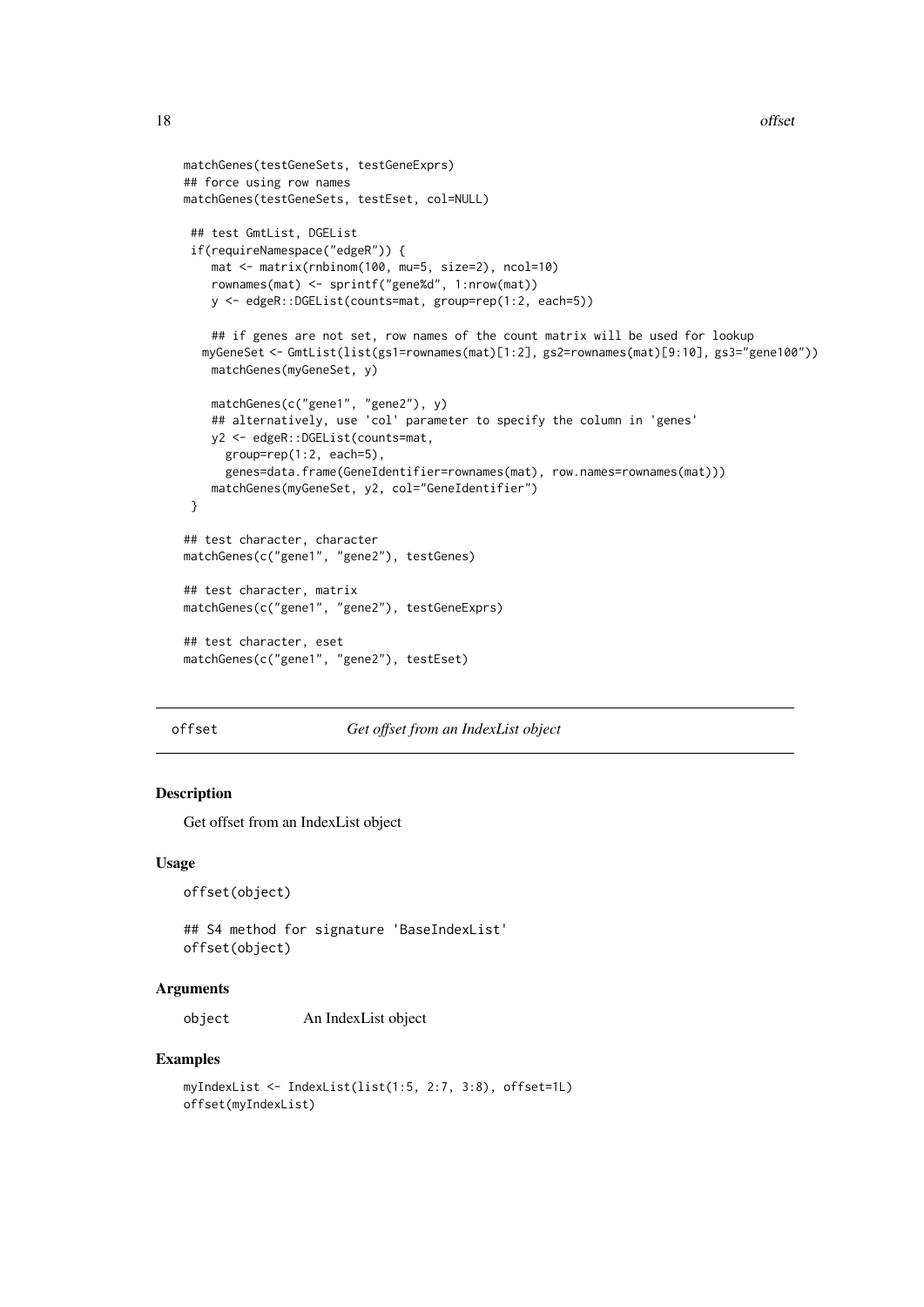<span id="page-18-0"></span>

Set the offset of an IndexList or a SignedIndexList object

# Usage

```
`offset<-`(object, value)
```

```
## S4 replacement method for signature 'IndexList, numeric'
offset(object) <- value
```

```
## S4 replacement method for signature 'SignedIndexList,numeric'
offset(object) <- value
```
# Arguments

| object | An IndexList or a SignedIndexList object                                              |
|--------|---------------------------------------------------------------------------------------|
| value  | The value, that the offset of object is set too. If it isn't an integer, it's coerced |
|        | into an integer.                                                                      |

# Examples

```
myIndexList <- IndexList(list(1:5, 2:7, 3:8), offset=1L)
offset(myIndexList)
offset(myIndexList) <- 3
offset(myIndexList)
```
<span id="page-18-1"></span>readGmt *Read in gene-sets from a GMT file*

#### Description

Read in gene-sets from a GMT file

# Usage

```
readGmt(..., uniqueGenes = TRUE, namespace = NULL)
```
## Arguments

| $\cdots$  | Named or unnamed characater string vector, giving file names of one or more<br>GMT format files.                                                                                                                                                                                                                          |
|-----------|---------------------------------------------------------------------------------------------------------------------------------------------------------------------------------------------------------------------------------------------------------------------------------------------------------------------------|
| uniqGenes | Logical, whether duplicated genes should be removed                                                                                                                                                                                                                                                                       |
| namespace | Character, namespace of the gene-set. It can be used to specify namespace or<br>sources of the gene-sets. If NULL is given, so no namespace is used and all gene-<br>sets are assumed to come from the same unspecified namespace. The option can<br>be helpful when gene-sets from multiple namespaces are jointly used. |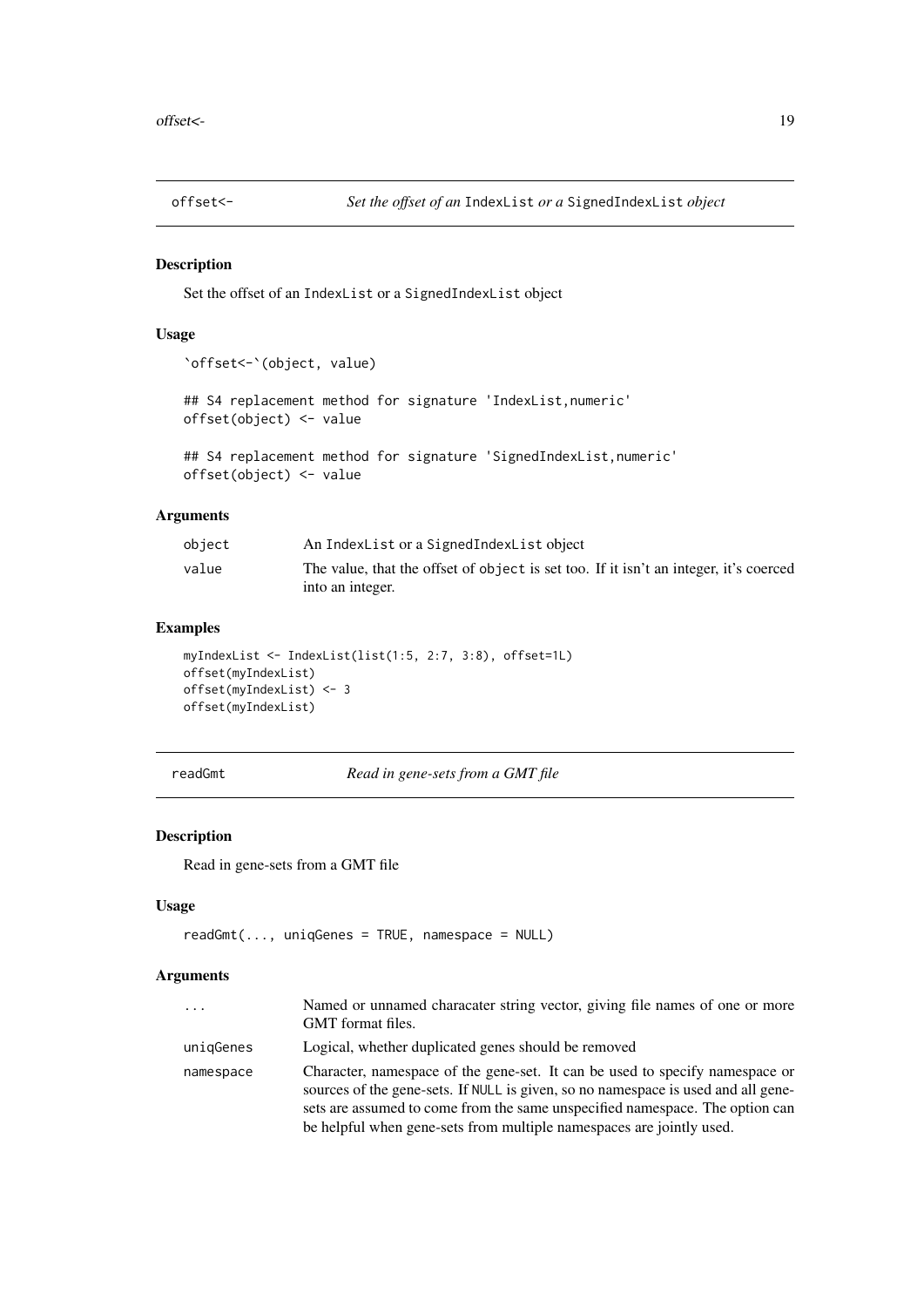# Value

A GmtList object, which is a S4-class wrapper of a list. Each element in the object is a list of (at least) three items:

- gene-set name (field name), character string, accessible with [gsName](#page-12-1)
- gene-set description (field desc), character string, accessible with [gsDesc](#page-10-1)
- genes (field genes), a vector of character strings, , accessible with [gsGenes](#page-11-1)
- namespace (field namespace), accessible with [gsNamespace](#page-12-2)

# Note

Currently, when namespace is set as NULL, no namespace is used. This may change in the future, since we may use file base name as the default namespace.

#### Examples

```
gmt_file <- system.file("extdata/exp.tissuemark.affy.roche.symbols.gmt", package="BioQC")
gmt_list <- readGmt(gmt_file)
gmt_nonUniqGenes_list <- readGmt(gmt_file, uniqGenes=FALSE)
gmt_namespace_list <- readGmt(gmt_file, uniqGenes=FALSE, namespace="myNamespace")
```

```
## suppose we have two lists of gene-sets to read in
test_gmt_file <- system.file("extdata/test.gmt", package="BioQC")
gmt_twons_list <- readGmt(gmt_file, test_gmt_file, namespace=c("BioQC", "test"))
## alternatively
gmt_twons_list <- readGmt(BioQC=gmt_file, test=test_gmt_file)
```
readSignedGmt *Read signed GMT files*

#### Description

Read signed GMT files

#### Usage

```
readSignedGmt(filename, posPattern = "_UP$", negPattern = "_DN$",
 nomatch = c("ignore", "pos", "neg"), uniqGenes = TRUE,
 namespace = NULL)
```
#### Arguments

| filename   | A gmt file                                                                                 |
|------------|--------------------------------------------------------------------------------------------|
| posPattern | Pattern of positive gene sets                                                              |
| negPattern | Pattern of negative gene sets                                                              |
| nomatch    | options to deal with gene sets that match to neither posPattern nor negPattern<br>patterns |
| unigGenes  | Logical, whether genes should be made unique                                               |
| namespace  | Character string or NULL, namespace of gene-sets                                           |
|            |                                                                                            |

<span id="page-19-0"></span>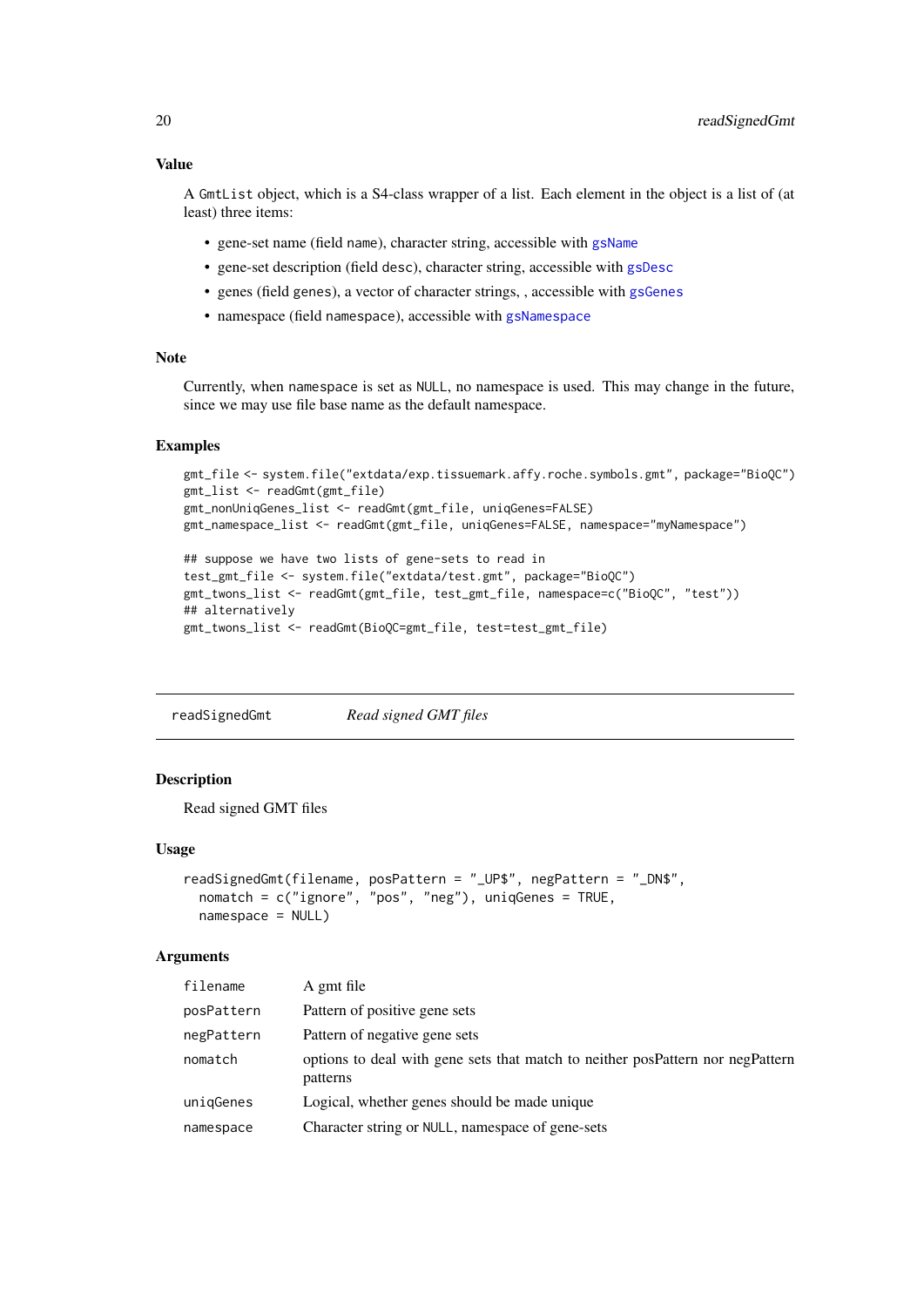#### <span id="page-20-0"></span>sampleSpecialization 21

#### See Also

[gmtlist2signedGenesets](#page-9-1) for parameters posPattern, negPattern, and nomatch

#### Examples

```
testGmtFile <- system.file("extdata/test.gmt", package="BioQC")
testSignedGenesets.ignore <- readSignedGmt(testGmtFile, nomatch="ignore")
testSignedGenesets.pos <- readSignedGmt(testGmtFile, nomatch="pos")
testSignedGenesets.neg <- readSignedGmt(testGmtFile, nomatch="neg")
```
<span id="page-20-1"></span>sampleSpecialization *Entropy-based sample specialization*

# Description

Entropy-based sample specialization

# Usage

```
sampleSpecialization(mat, norm = TRUE)
```
# Arguments

| mat  | A matrix (usually an expression matrix), with genes (features) in rows and sam-<br>ples in columns. |
|------|-----------------------------------------------------------------------------------------------------|
| norm | Logical, whether the specialization should be normalized by $log2(ncol(mat))$ .                     |

# Value

A vector as long as the column number of the input matrix

#### References

Martinez and Reyes-Valdes (2008) Defining diversity, specialization, and gene specificity in transcriptomes through information theory. PNAS 105(28):9709–9714

# See Also

[entropy](#page-4-1) and [entropyDiversity](#page-5-1)

```
myMat <- rbind(c(3,4,5),c(6,6,6), c(0,2,4))sampleSpecialization(myMat)
sampleSpecialization(myMat, norm=TRUE)
myRandomMat <- matrix(runif(1000), ncol=20)
sampleSpecialization(myRandomMat)
```

```
sampleSpecialization(myRandomMat, norm=TRUE)
```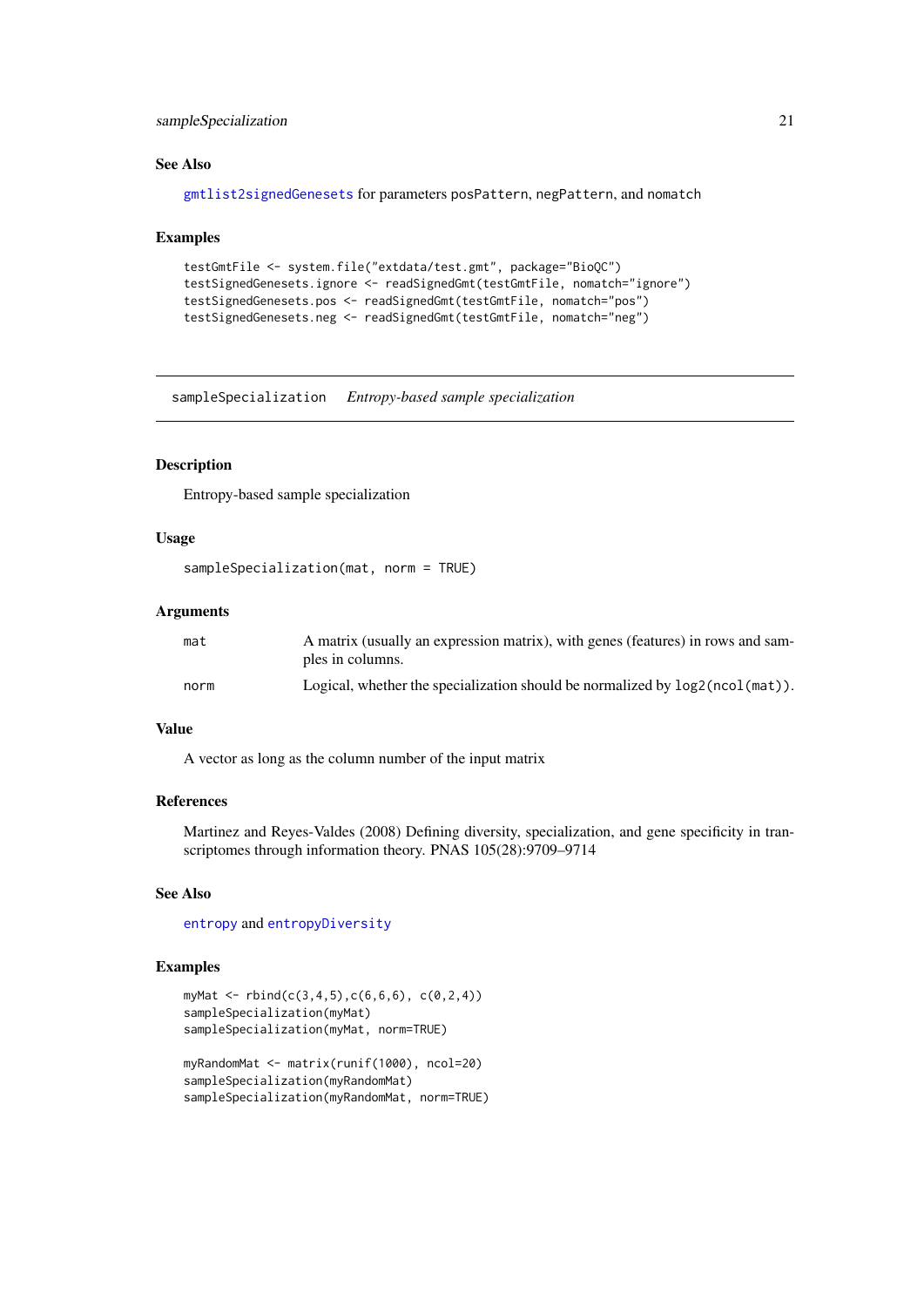<span id="page-21-0"></span>setDescAsNamespace *Set gene-set description as namespace*

# Description

Set gene-set description as namespace

# Usage

setDescAsNamespace(x)

# Arguments

x A GmtList object This function wrapps setNamespace to set gene-set description as namespace

# See Also

[setNamespace](#page-21-1)

<span id="page-21-1"></span>

| setNamespace |  | Set the namespace field in each gene-set within a GmtList |
|--------------|--|-----------------------------------------------------------|
|              |  |                                                           |

# Description

Set the namespace field in each gene-set within a GmtList

# Usage

```
setNamespace(x, namespace)
```
# Arguments

| X         | A GmtList object encoding a list of gene-sets                                                                                                                                                                                                                         |
|-----------|-----------------------------------------------------------------------------------------------------------------------------------------------------------------------------------------------------------------------------------------------------------------------|
| namespace | It can be either a function that applies to a gene-set list element of the ob-<br>ject (for instance function $(x)$ x\\$desc to extract description), or a vector of the<br>same length of x, or in the special case NULL, which will erase the field names-<br>pace. |
|           | Note that using vectors as namespace leads to poor performance when the input<br>object has many gene-sets.                                                                                                                                                           |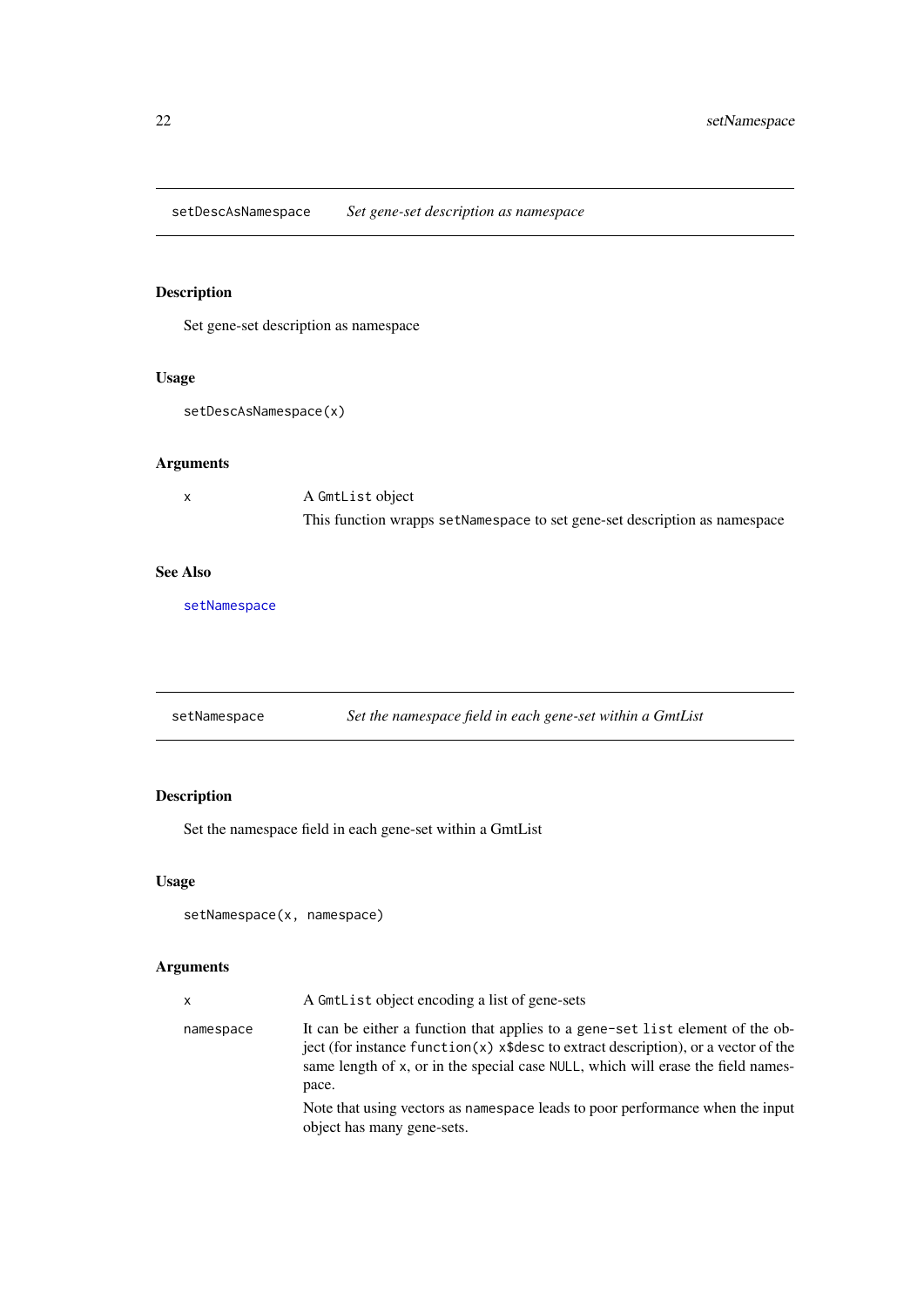#### <span id="page-22-0"></span>show,GmtList-method 23

#### Examples

```
myGmtList <- GmtList(list(list(name="GeneSet1", desc="Namespace1", genes=LETTERS[1:3]),
  list(name="GeneSet2", desc="Namespace1", genes=rep(LETTERS[4:6],2)),
  list(name="GeneSet1", desc="Namespace1", genes=LETTERS[4:6]),
  list(name="GeneSet3", desc="Namespace2", genes=LETTERS[1:5])))
hasNamespace(myGmtList)
myGmtList2 <- setNamespace(myGmtList, namespace=function(x) x$desc)
gsNamespace(myGmtList2)
## the function can provide flexible ways to encode the gene-set namespace
myGmtList3 <- setNamespace(myGmtList, namespace=function(x) gsub("Namespace", "C", x$desc))
gsNamespace(myGmtList3)
## using vectors
myGmtList4 <- setNamespace(myGmtList, namespace=c("C1", "C1", "C1", "C2"))
gsNamespace(myGmtList4)
myGmtList2null <- setNamespace(myGmtList2, namespace=NULL)
hasNamespace(myGmtList2null)
```
show,GmtList-method *Show method for GmtList*

#### Description

Show method for GmtList

#### Usage

```
## S4 method for signature 'GmtList'
show(object)
```
#### Arguments

object An object of the class GmtList

show,IndexList-method *Show method for IndexList*

# Description

Show method for IndexList

#### Usage

```
## S4 method for signature 'IndexList'
show(object)
```
#### Arguments

object An object of the class IndexList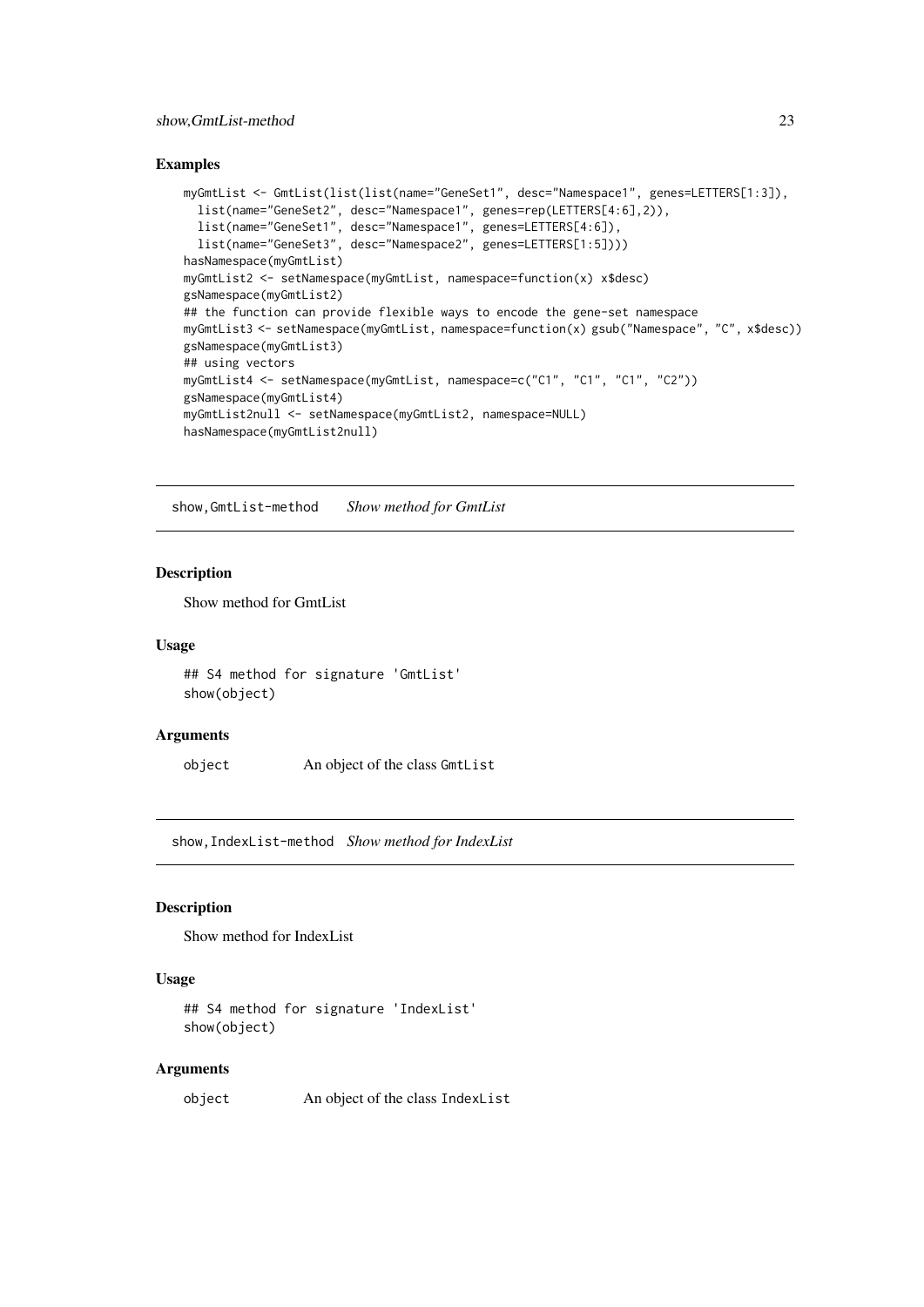<span id="page-23-0"></span>show, SignedGenesets-method

*Show method for SignedGenesets*

# Description

Show method for SignedGenesets

# Usage

## S4 method for signature 'SignedGenesets' show(object)

# Arguments

object An object of the class SignedGenesets

show,SignedIndexList-method

*Show method for SignedIndexList*

# Description

Show method for SignedIndexList

# Usage

## S4 method for signature 'SignedIndexList' show(object)

# Arguments

object An object of the class SignedIndexList

SignedGenesets *Convert a list to a SignedGenesets object*

# Description

Convert a list to a SignedGenesets object

# Usage

SignedGenesets(list)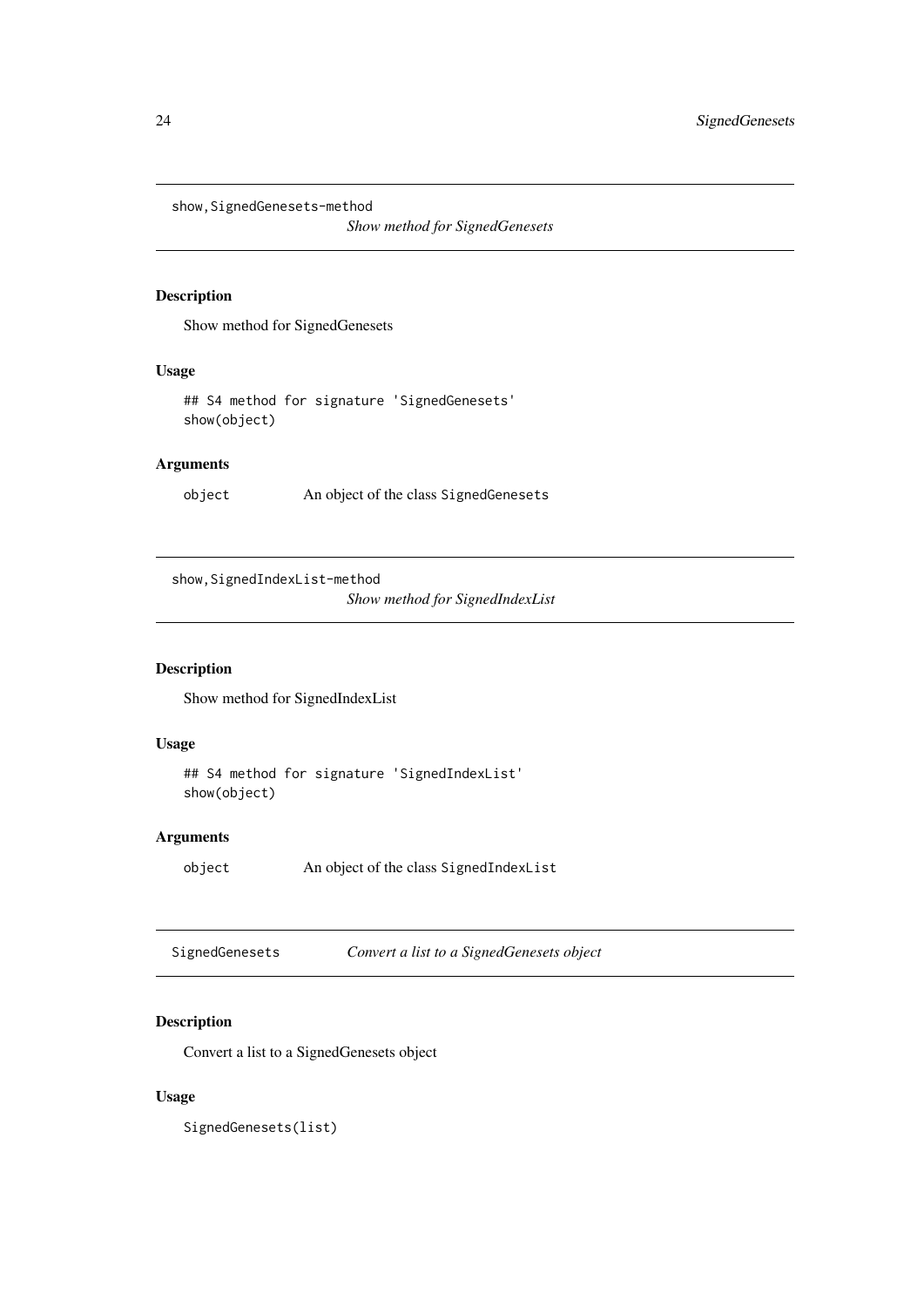# <span id="page-24-0"></span>Arguments

list A list of genesets; each geneset is a list of at least three fields: 'name', 'pos', and 'neg'. 'name' contains one non-null character string, and both 'pos' and 'neg' can be either NULL or a character vector.

# See Also

GmtList

# Examples

```
testList <- list(list(name="GS_A", pos=NULL, neg=LETTERS[1:3]),
                 list(name="GS_B", pos=LETTERS[1:5], neg=LETTERS[7:9]),
                 list(name="GS_C", pos=LETTERS[1:5], neg=NULL),
                 list(name="GS_D", pos=NULL, neg=NULL))
testSigndGS <- SignedGenesets(testList)
```
SignedGenesets-class *An S4 class to hold signed genesets, each item in the list is in in turn a list containing following items: name, pos, and neg.*

#### Description

An S4 class to hold signed genesets, each item in the list is in in turn a list containing following items: name, pos, and neg.

SignedIndexList *Convert a list into a SignedIndexList*

# Description

Convert a list into a SignedIndexList

#### Usage

```
SignedIndexList(object, ...)
```

```
## S4 method for signature 'list'
SignedIndexList(object, keepNA = FALSE,
 keepDup = FALSE, offset = 1L)
```
#### Arguments

| object   | A list of lists, each with two elements named 'pos' or 'neg', can be logical<br>vectors or integer indices |
|----------|------------------------------------------------------------------------------------------------------------|
| $\cdots$ | additional arguments, currently ignored                                                                    |
| keepNA   | Logical, whether NA indices should be kept or not. Default: FALSE (removed)                                |
| keepDup  | Logical, whether duplicated indices should be kept or not. Default: FALSE<br>(removed)                     |
| offset   | offset: 1 if missing                                                                                       |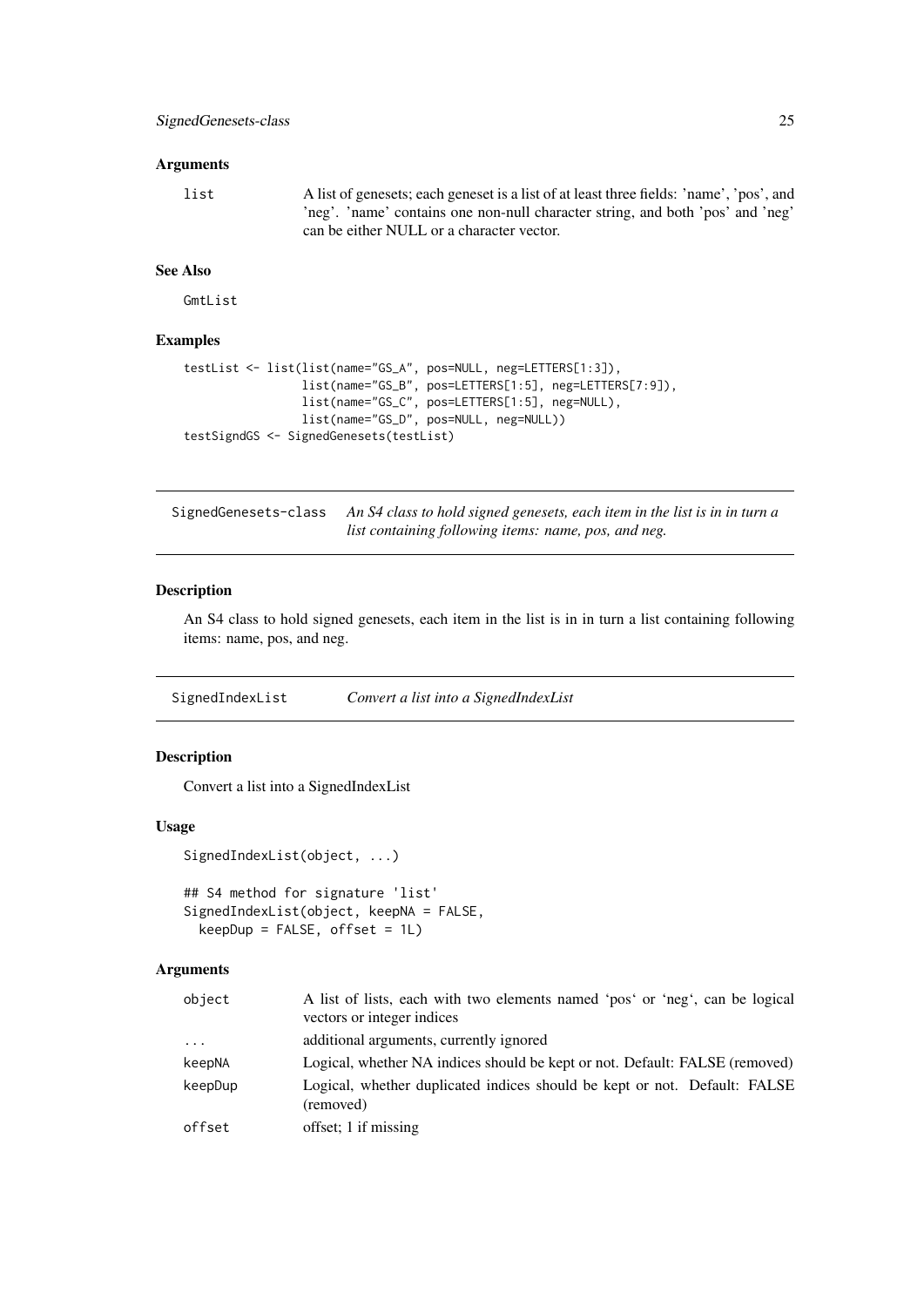#### Value

A SignedIndexList, a list of lists, containing two vectors named 'positive' and 'negative', which contain the indices of genes that are either positively or negatively associated with a certain phenotype

# Examples

```
myList \le list(a = list(pos = list(1, 2, 2, 4), neg = c(TRUE, FALSE, TRUE)),
b = list(MA), c = list(pos = c(c(2, 3), c(1, 3))))SignedIndexList(myList)
## a special case of input is a single list with two elements, \code{pos} and \code{neg}
```

```
SignedIndexList(myList[[1]])
```
SignedIndexList-class *An S4 class to hold a list of signed integers as indices, with the possibility to specify the offset of the indices*

# Description

An S4 class to hold a list of signed integers as indices, with the possibility to specify the offset of the indices

# Slots

offset An integer specifying the value of first element. Default 1 keepNA Logical, whether NA is kept during construction keepDup Logical, whether duplicated values are kept during construction

|  | simplifyMatrix |  | Simplify matrix in case of single row/columns |
|--|----------------|--|-----------------------------------------------|
|--|----------------|--|-----------------------------------------------|

#### Description

Simplify matrix in case of single row/columns

#### Usage

```
simplifyMatrix(matrix)
```
#### Arguments

matrix A matrix of any dimension If only one row/column is present, the dimension is dropped and a vector will be returned

```
testMatrix <- matrix(round(rnorm(9),2), nrow=3)
simplifyMatrix(testMatrix)
simplifyMatrix(testMatrix[1L,,drop=FALSE])
simplifyMatrix(testMatrix[,1L,drop=FALSE])
```
<span id="page-25-0"></span>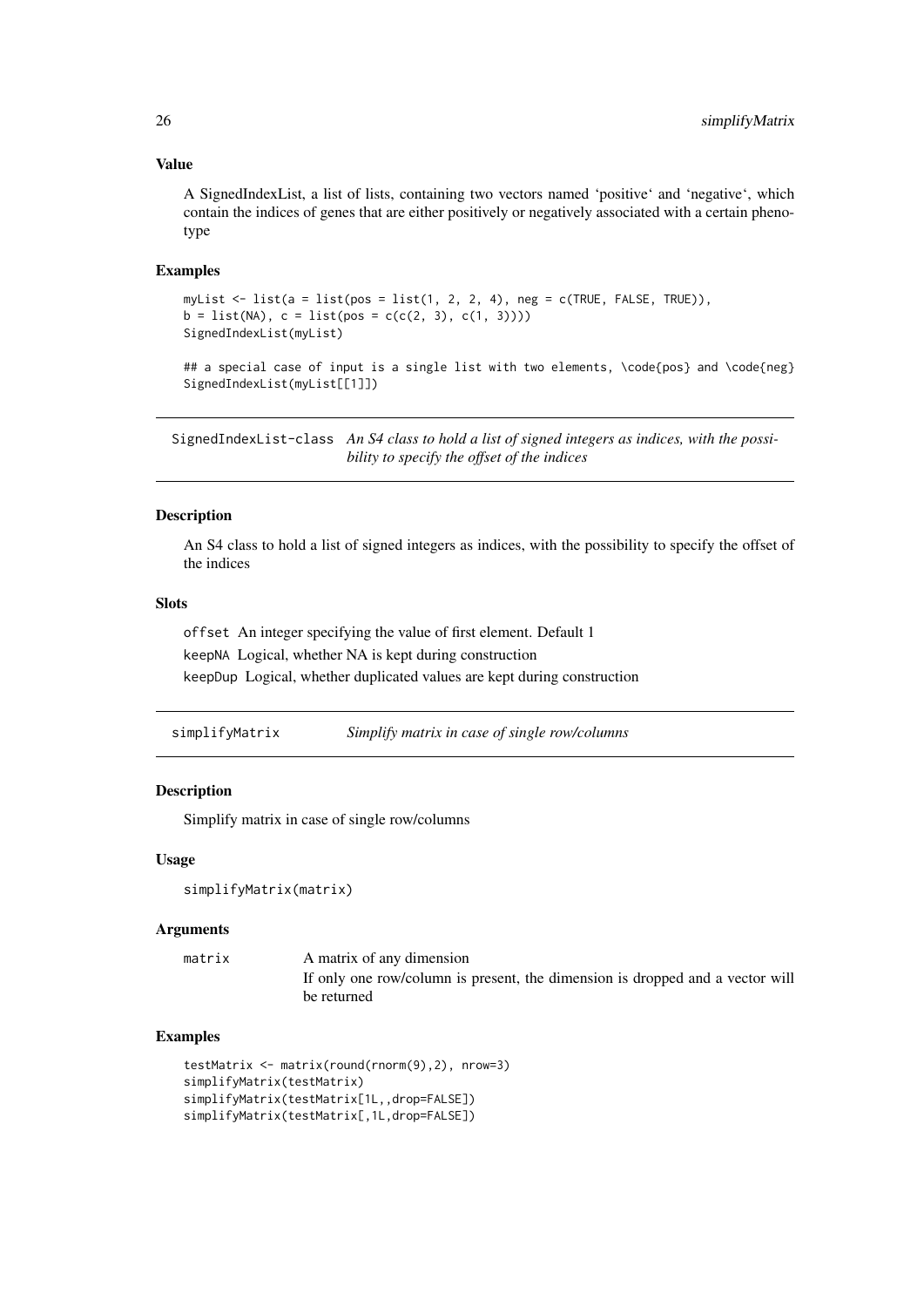<span id="page-26-0"></span>uniqGenesetsByNamespace

*Make names of gene-sets unique by namespace, and member genes of gene-sets unique*

# Description

Make names of gene-sets unique by namespace, and member genes of gene-sets unique

#### Usage

uniqGenesetsByNamespace(gmtList)

character).

#### Arguments

| gmtList | A GmtList object, probably from readGmt. The object must have namespaces<br>defined by setNamespace.                                                               |
|---------|--------------------------------------------------------------------------------------------------------------------------------------------------------------------|
|         | The function make sure that                                                                                                                                        |
|         | • names of gene-sets within each namespace are unique, by merging gene-<br>sets with duplicated names                                                              |
|         | • genes within each gene-set are unique, by removing duplicated genes                                                                                              |
|         | Gene-sets with duplicated names and different desc are merged, desc are made<br>unique, and in case of multiple values, concatenated (with $\vert$ as the collapse |

#### Value

A GmtList object, with unique gene-sets and unique gene lists. If not already present, a new item namespace is appended to each list element in the GmtList object, recording the namespace used to make gene-sets unique. The order of the returned GmtList object is given by the unique gene-set name of the input object.

```
myGmtList <- GmtList(list(list(name="GeneSet1", desc="Namespace1", genes=LETTERS[1:3]),
  list(name="GeneSet2", desc="Namespace1", genes=rep(LETTERS[4:6],2)),
  list(name="GeneSet1", desc="Namespace1", genes=LETTERS[4:6]),
  list(name="GeneSet3", desc="Namespace2", genes=LETTERS[1:5])))
print(myGmtList)
myGmtList <- setNamespace(myGmtList, namespace=function(x) x$desc)
myUniqGmtList <- uniqGenesetsByNamespace(myGmtList)
print(myUniqGmtList)
```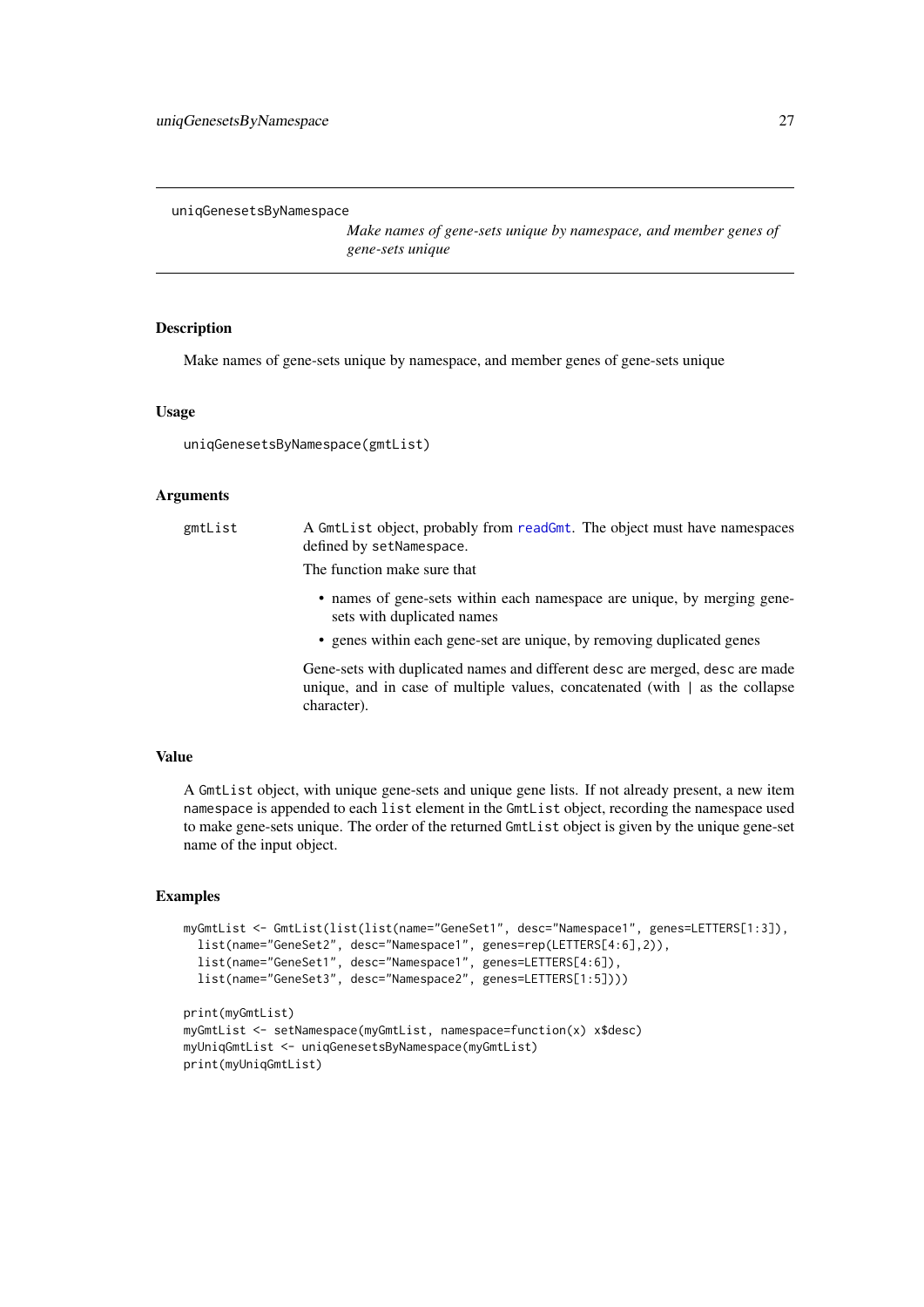<span id="page-27-0"></span>

prints the options of valTypes of wmwTest

#### Usage

valTypes()

wmwTest *Wilcoxon-Mann-Whitney rank sum test for high-throughput expression profiling data*

#### Description

We have implemented a highly efficient Wilcoxon-Mann-Whitney rank sum test for high-throughput expression profiling data. For datasets with more than 100 features (genes), the function can be more than 1,000 times faster than its R implementations (wilcox.test in stats, or rankSumTestWithCorrelation in limma).

#### Usage

```
wmwTest(x, indexList, col = "GeneSymbol", valType = c("p.greater",
  "p.less", "p.two.sided", "U", "abs.log10p.greater", "log10p.less",
  "abs.log10p.two.sided", "Q"), simplify = TRUE)
## S4 method for signature 'matrix,IndexList'
wmwTest(x, indexList, valType,
  simplify = TRUE)
## S4 method for signature 'numeric,IndexList'
wmwTest(x, indexList, valType,
  simplify = TRUE)
## S4 method for signature 'matrix,GmtList'
wmwTest(x, indexList, valType,
  simplify = TRUE)
## S4 method for signature 'eSet,GmtList'
wwwTest(x, indexList, col = "GeneSymbol".valType = c("p.greater", "p.less", "p.two.sided", "U",
  "abs.log10p.greater", "log10p.less", "abs.log10p.two.sided", "Q"),
  simplify = TRUE)
## S4 method for signature 'eSet,numeric'
wmwTest(x, indexList, col = "GeneSymbol",
  valType = c("p.greater", "p.less", "p.two.sided", "U",
```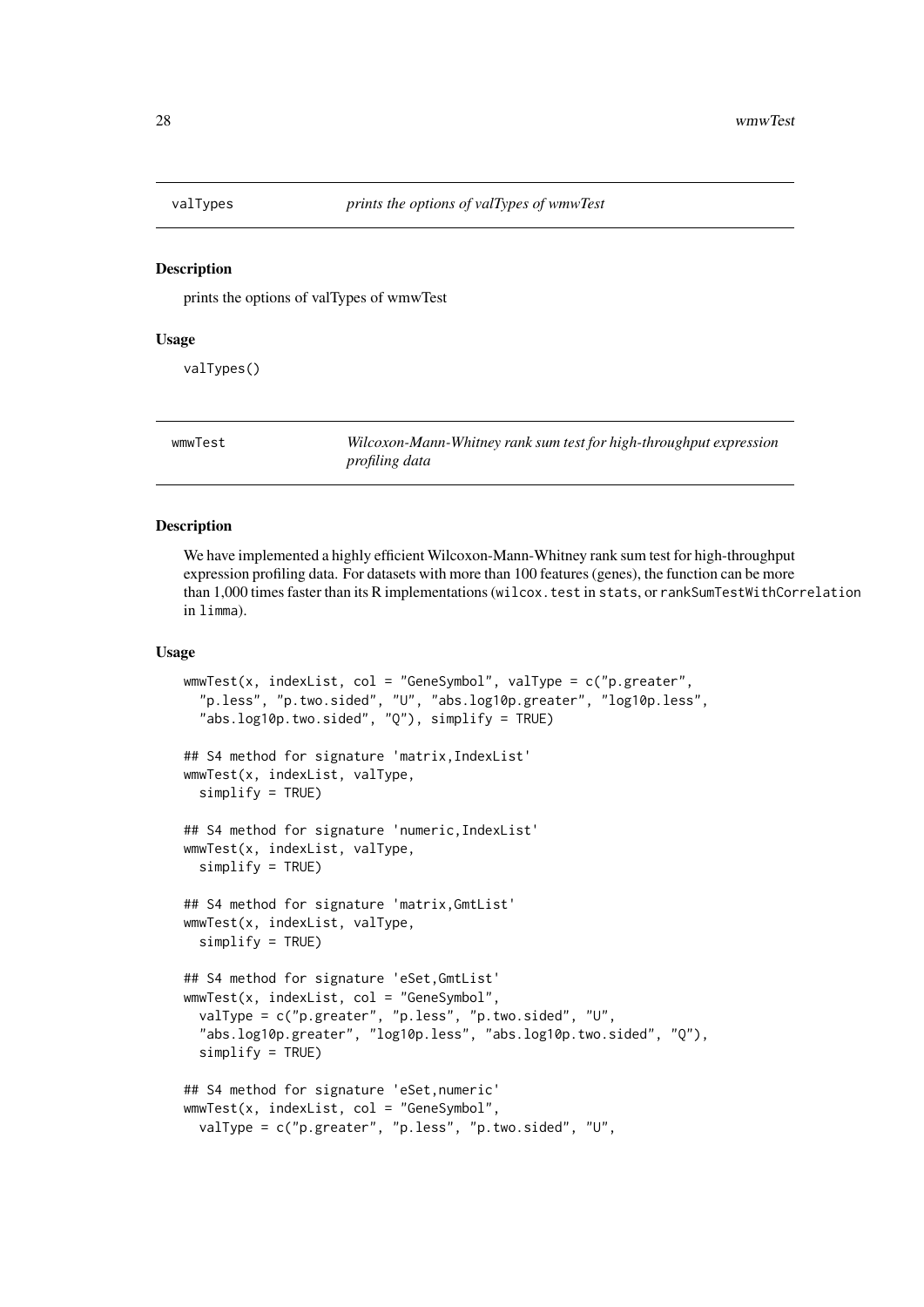#### wmwTest 29

```
"abs.log10p.greater", "log10p.less", "abs.log10p.two.sided", "Q"),
  simplify = TRUE)
## S4 method for signature 'eSet,logical'
wmwTest(x, indexList, col = "GeneSymbol",
 valType = c("p.greater", "p.less", "p.two.sided", "U",
  "abs.log10p.greater", "log10p.less", "abs.log10p.two.sided", "Q"),
  simplify = TRUE)
## S4 method for signature 'eSet,list'
wmwTest(x, indexList, col = "GeneSymbol",
 valType = c("p.greater", "p.less", "p.two.sided", "U",
  "abs.log10p.greater", "log10p.less", "abs.log10p.two.sided", "Q"),
 simplify = TRUE)
## S4 method for signature 'ANY,numeric'
wmwTest(x, indexList, valType, simplify = TRUE)
## S4 method for signature 'ANY,logical'
wmwTest(x, indexList, valType, simplify = TRUE)
## S4 method for signature 'ANY,list'
wmwTest(x, indexList, valType, simplify = TRUE)
## S4 method for signature 'matrix, SignedIndexList'
wmwTest(x, indexList, valType,
 simplify = TRUE)
## S4 method for signature 'numeric, SignedIndexList'
wmwTest(x, indexList, valType,
  simplify = TRUE)
## S4 method for signature 'eSet,SignedIndexList'
wmwTest(x, indexList, valType,
  simplify = TRUE)
```
#### Arguments

| $\mathsf{x}$ | A numeric matrix. All other data types (e.g. numeric vectors or ExpressionSet<br>objects) are coerced into matrix.                                                                                                                                                                       |
|--------------|------------------------------------------------------------------------------------------------------------------------------------------------------------------------------------------------------------------------------------------------------------------------------------------|
| indexList    | A list of integer indices (starting from 1) indicating signature genes. Can be<br>of length zero. Other data types (e.g. a list of numeric or logical vectors, or a<br>numeric or logical vector) are coerced into such a list. See details below for a<br>special case using GMT files. |
| col          | a string sometimes used with a eSet                                                                                                                                                                                                                                                      |
| valType      | The value type to be returned, allowed values include p.greater, p.less,<br>abs.log10p.greater and abs.log10p.less (one-sided tests), p.two.sided,<br>and U statistic, and their log10 transformation variants. See details below.                                                       |
| simplify     | Logical. If not, the returning value is in matrix format; if set to TRUE, the results<br>are simplified into vectors when possible (default).                                                                                                                                            |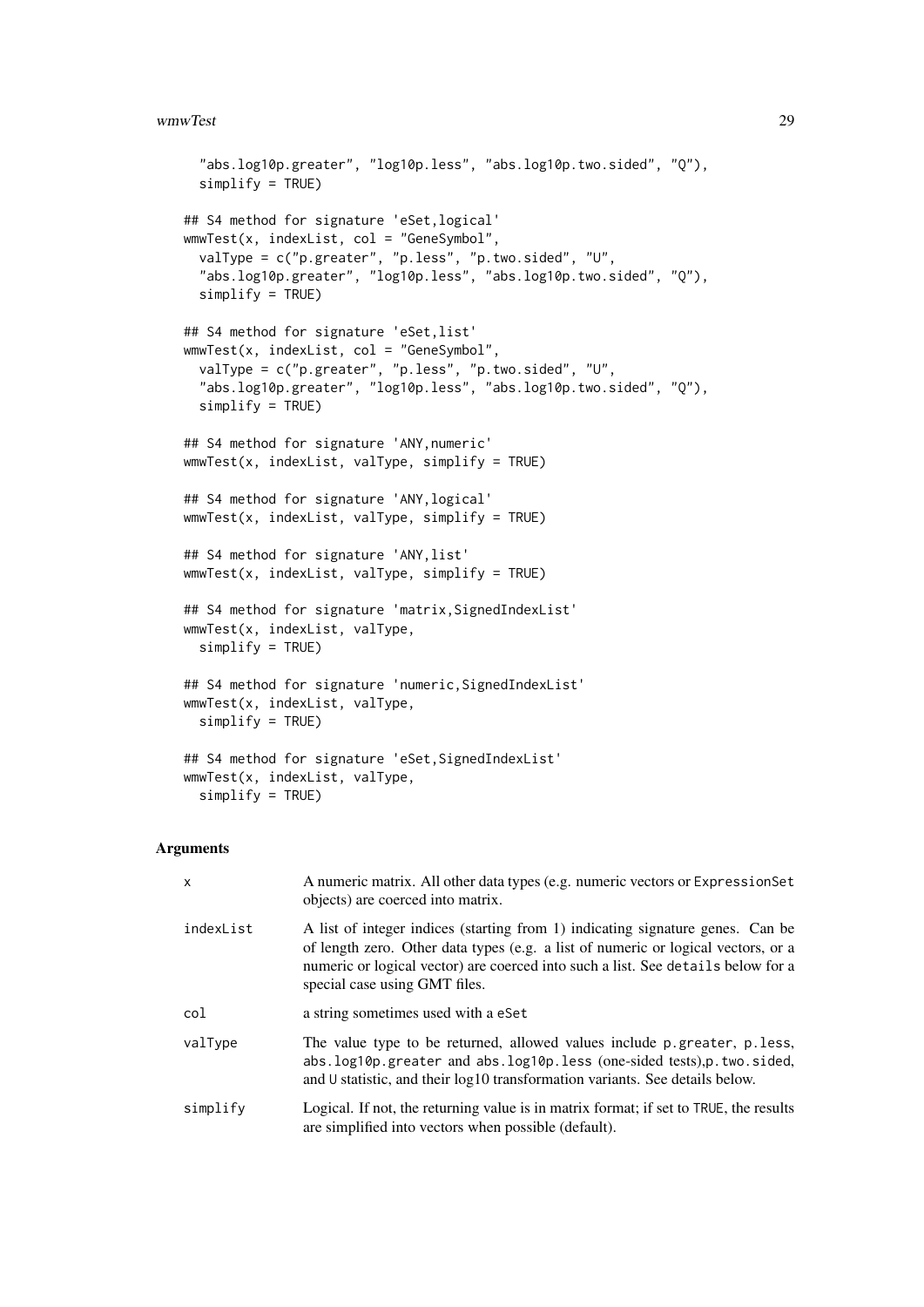#### Details

The basic application of the function is to test the enrichment of gene sets in expression profiling data or differentially expressed data (the matrix with feature/gene in rows and samples in columns).

A special case is when x is an eSet object (e.g. ExpressionSet), and indexList is a list returned from readGmt function. In this case, the only requirement is that one column named GeneSymbol in the featureData contain gene symbols used in the GMT file. See the example below.

Besides the conventional value types such as 'p.greater', 'p.less', 'p.two.sided' , and 'U' (the Ustatistic), wmwTest (from version 0.99-1) provides further value types: abs.log10p.greater and log10p.less perform log10 transformation on respective *p*-values and give the transformed value a proper sign (positive for greater than, and negative for less than); abs.  $log10p$ . two. sided transforms two-sided *p*-values to non-negative values; and Q score reports absolute log10-transformation of *p*-value of the two-side variant, and gives a proper sign to it, depending on whether it is rather greater than (positive) or less than (negative).

#### Value

A numeric matrix or vector containing the statistic.

# Methods (by class)

- x = matrix,indexList = IndexList: x is a matrix and indexList is a IndexList
- x = numeric,indexList = IndexList: x is a numeric and indexList is a IndexList
- x = matrix,indexList = GmtList: x is a matrix and indexList is a GmtList
- x = eSet,indexList = GmtList: x is a eSet and indexList is a GmtList
- $\bullet$  x = eSet, indexList = numeric: x is a eSet and indexList is a numeric
- $\bullet$  x = eSet, indexList = logical: x is a eSet and indexList is a logical
- x = eSet,indexList = list: x is a eSet and indexList is a list
- $x = ANY$ ,  $indexList = numeric$ :  $x$  is ANY and  $indexList$  is a numeric
- $x = ANY$ , indexList = logical: x is ANY and indexList is a logical
- $\bullet$  x = ANY, indexList = list: x is ANY and indexList is a list
- x = matrix,indexList = SignedIndexList: x is a matrix and indexList is a SignedIndexList
- x = numeric,indexList = SignedIndexList: x is a numeric and indexList is a SignedIndexList
- x = eSet,indexList = SignedIndexList: x is a eSet and indexList is a SignedIndexList

#### Note

The function has been optimized for expression profiling data. It avoids repetitive ranking of data as done by native R implementations and uses efficient C code to increase the performance and control memory use. Simulation studies using expression profiles of 22000 genes in 2000 samples and 200 gene sets suggested that the C implementation can be >1000 times faster than the R implementation. And it is possible to further accelerate by parallel calling the function with mclapply in the multicore package.

#### Author(s)

Jitao David Zhang <jitao\_david.zhang@roche.com>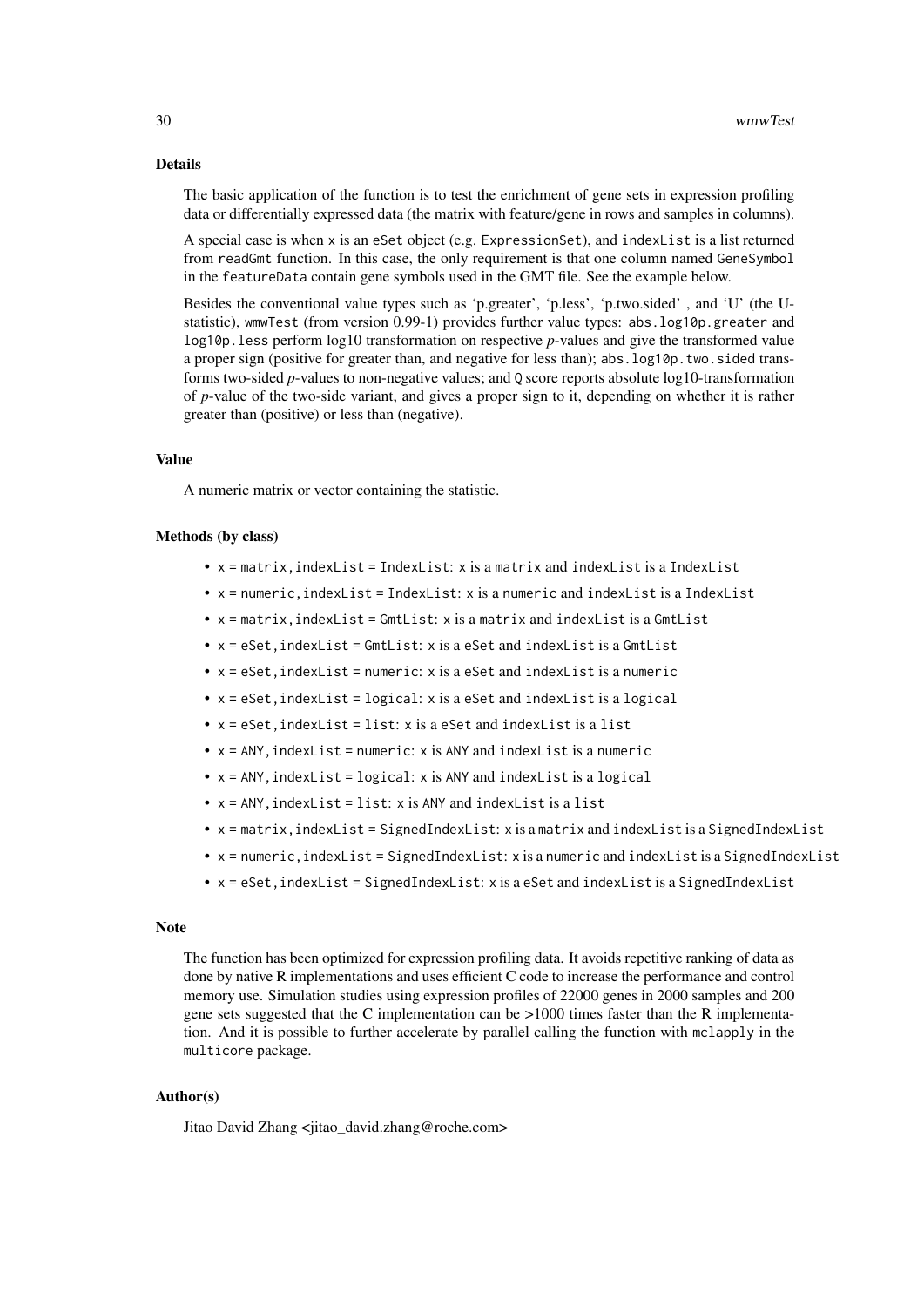#### wmwTest 31

#### References

Barry, W.T., Nobel, A.B., and Wright, F.A. (2008). A statistical framework for testing functional namespaces in microarray data. Annals of Applied Statistics 2, 286-315.

Wu, D, and Smyth, GK (2012). Camera: a competitive gene set test accounting for inter-gene correlation. Nucleic Acids Research 40(17):e133

Zar, JH (1999). Biostatistical Analysis 4th Edition. Prentice-Hall International, Upper Saddle River, New Jersey.

#### See Also

codewilcox.test in the stats package, and rankSumTestWithCorrelation in the limma package.

```
## R-native data structures
set.seed(1887)
rd <- rnorm(1000)
rl <- sample(c(TRUE, FALSE), 1000, replace=TRUE)
wmwTest(rd, rl, valType="p.two.sided")
wmwTest(rd, which(rl), valType="p.two.sided")
rd1 <- rd + ifelse(rl, 0.5, 0)
wmwTest(rd1, rl, valType="p.greater")
wmwTest(rd1, rl, valType="U")
rd2 <- rd - ifelse(rl, 0.2, 0)
wmwTest(rd2, rl, valType="p.greater")
wmwTest(rd2, rl, valType="p.two.sided")
wmwTest(rd2, rl, valType="p.less")
## matrix forms
rmat <- matrix(c(rd, rd1, rd2), ncol=3, byrow=FALSE)
wmwTest(rmat, rl, valType="p.two.sided")
wmwTest(rmat, rl, valType="p.greater")
wmwTest(rmat, which(rl), valType="p.two.sided")
wmwTest(rmat, which(rl), valType="p.greater")
## other valTypes
wmwTest(rmat, which(rl), valType="U")
wmwTest(rmat, which(rl), valType="abs.log10p.greater")
wmwTest(rmat, which(rl), valType="log10p.less")
wmwTest(rmat, which(rl), valType="abs.log10p.two.sided")
wmwTest(rmat, which(rl), valType="Q")
## using ExpressionSet
data(sample.ExpressionSet)
testSet <- sample.ExpressionSet
fData(testSet)$GeneSymbol <- paste("GENE_",1:nrow(testSet), sep="")
mySig1 <- sample(c(TRUE, FALSE), nrow(testSet), prob=c(0.25, 0.75), replace=TRUE)
wmwTest(testSet, which(mySig1), valType="p.greater")
## using integer
exprs(testSet)[,1L] <- exprs(testSet)[,1L] + ifelse(mySig1, 50, 0)
wmwTest(testSet, which(mySig1), valType="p.greater")
## using lists
```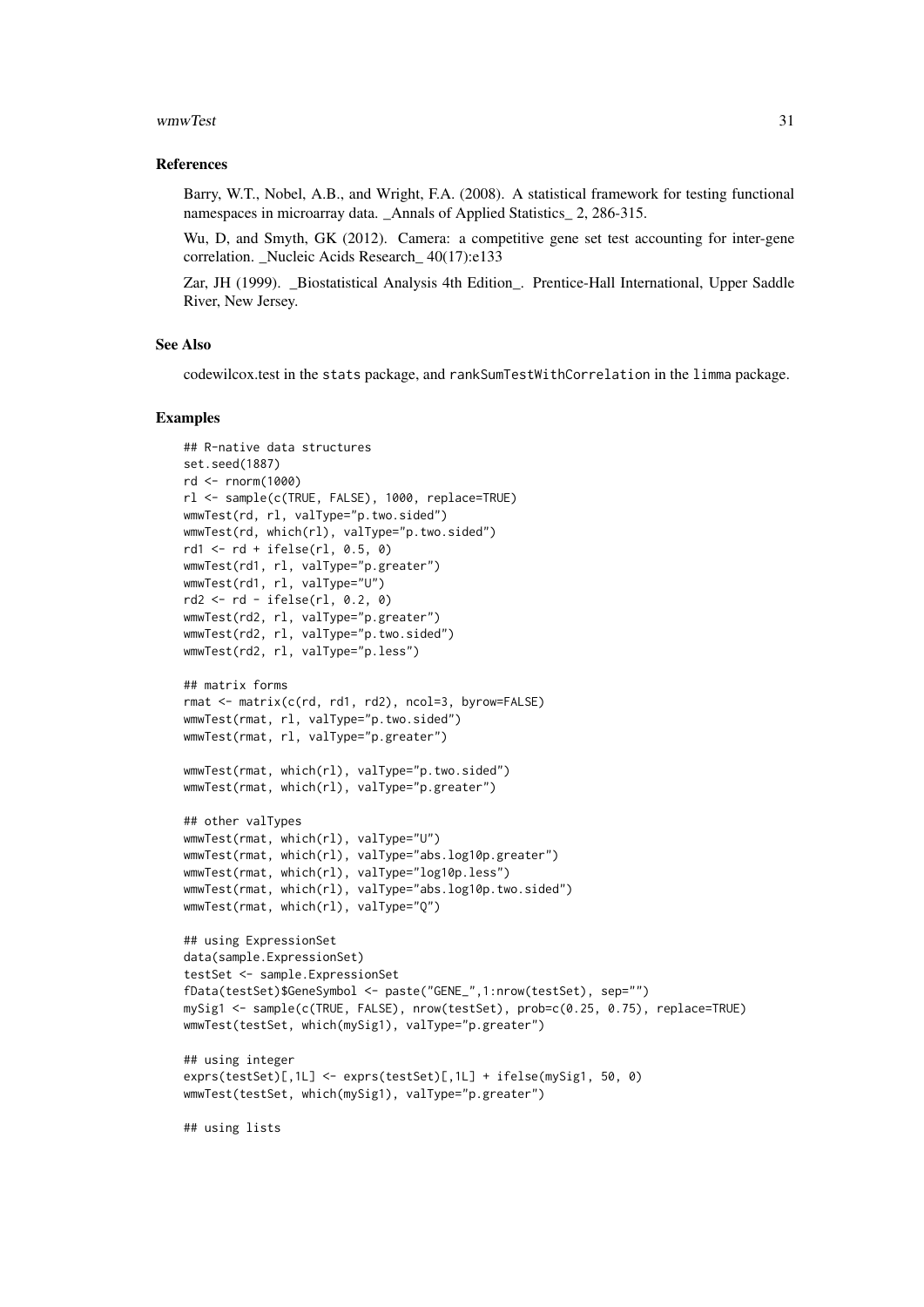```
mySig2 <- sample(c(TRUE, FALSE), nrow(testSet), prob=c(0.6, 0.4), replace=TRUE)
wmwTest(testSet, list(first=mySig1, second=mySig2))
## using GMT file
gmt_file <- system.file("extdata/exp.tissuemark.affy.roche.symbols.gmt", package="BioQC")
gmt_list <- readGmt(gmt_file)
gss <- sample(unlist(sapply(gmt_list, function(x) x$genes)), 1000)
eset<-new("ExpressionSet",
         exprs=matrix(rnorm(10000), nrow=1000L),
         phenoData=new("AnnotatedDataFrame", data.frame(Sample=LETTERS[1:10])),
         featureData=new("AnnotatedDataFrame",data.frame(GeneSymbol=gss)))
esetWmwRes <- wmwTest(eset ,gmt_list, valType="p.greater")
summary(esetWmwRes)
```
wmwTestInR *Wilcoxon-Mann-Whitney test in R*

#### Description

Wilcoxon-Mann-Whitney test in R

# Usage

```
wmwTestInR(x, sub, valType = c("p.greater", "p.less", "p.two.sided",
  "W"))
```
#### Arguments

| $\mathsf{x}$ | A numerical vector                                                                                                                      |  |
|--------------|-----------------------------------------------------------------------------------------------------------------------------------------|--|
| sub          | A logical vector or integer vector to subset x. Numbers in sub are compared<br>with numbers out of sub                                  |  |
| valType      | Type of retured-value. Supported values: p.greater, p.less, p.two.sided, and W<br>statistic (note it is different from the U statistic) |  |

```
testNums <- 1:10
testSub <- rep_len(c(TRUE, FALSE), length.out=length(testNums))
wmwTestInR(testNums, testSub)
wmwTestInR(testNums, testSub, valType="p.two.sided")
wmwTestInR(testNums, testSub, valType="p.less")
wmwTestInR(testNums, testSub, valType="W")
```
<span id="page-31-0"></span>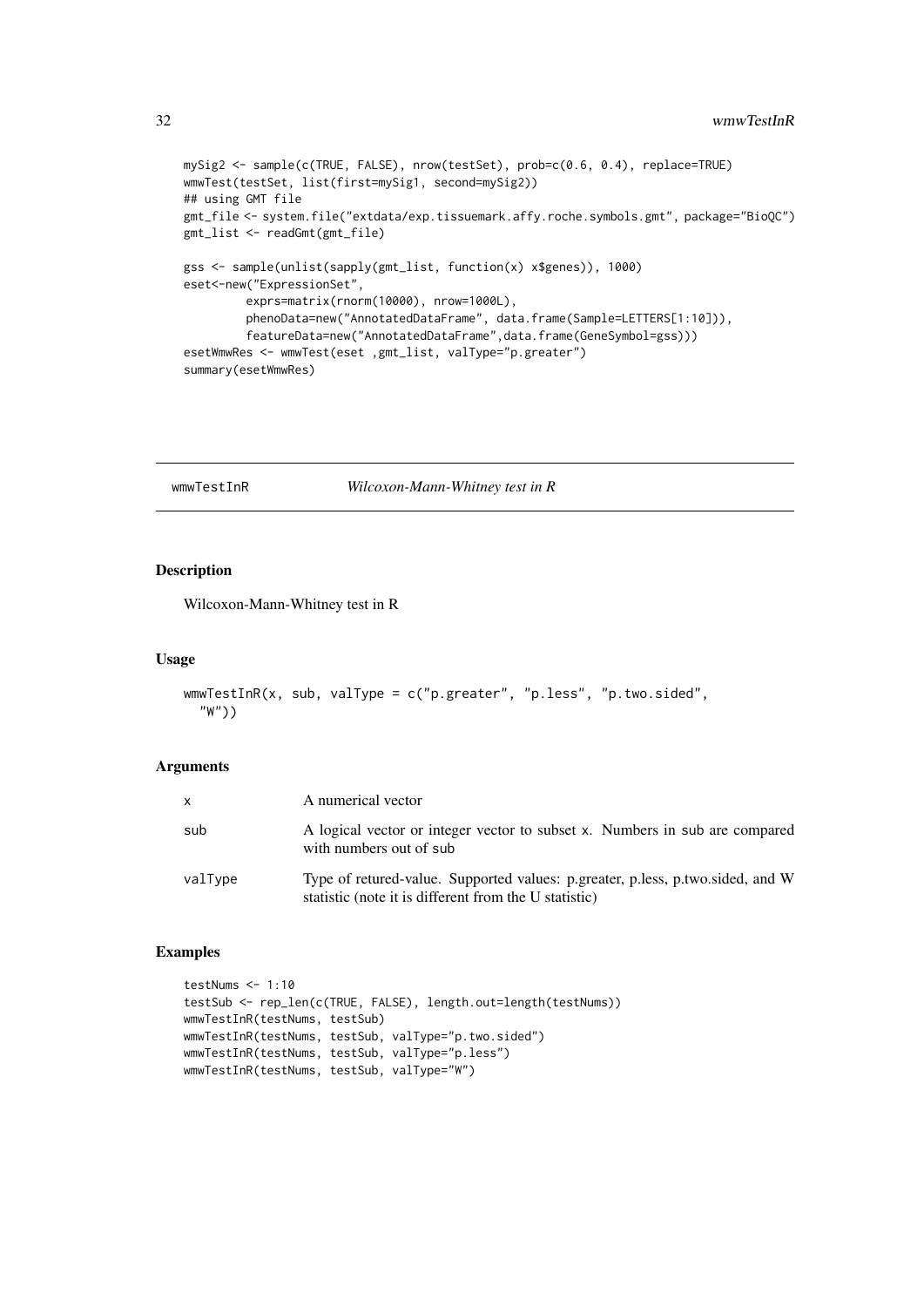<span id="page-32-0"></span>

Subsetting GmtList object into another GmtList object

# Usage

```
## S3 method for class 'GmtList'
x[i, drop = FALSE]
```
# Arguments

|      | A GmtList object                                                                                            |
|------|-------------------------------------------------------------------------------------------------------------|
| j.   | Index to subset                                                                                             |
| drop | In case only one element remains, should a list representing the single geneset<br>returned? Default: FALSE |

#### Examples

```
myGmtList <- GmtList(list(gs1=letters[1:3], gs2=letters[3:4], gs3=letters[4:5]))
myGmtList[1:2]
myGmtList[1] ## default behaviour: not dropping
myGmtList[1,drop=TRUE] ## force dropping
```
# Description

Subsetting GmtList object to fetch one gene-set

# Usage

```
## S3 method for class 'GmtList'
x[[i]]
```
# Arguments

| A GmtList object    |
|---------------------|
| The index to subset |

```
myGmtList <- GmtList(list(gs1=letters[1:3], gs2=letters[3:4], gs3=letters[4:5]))
myGmtList[[1]]
```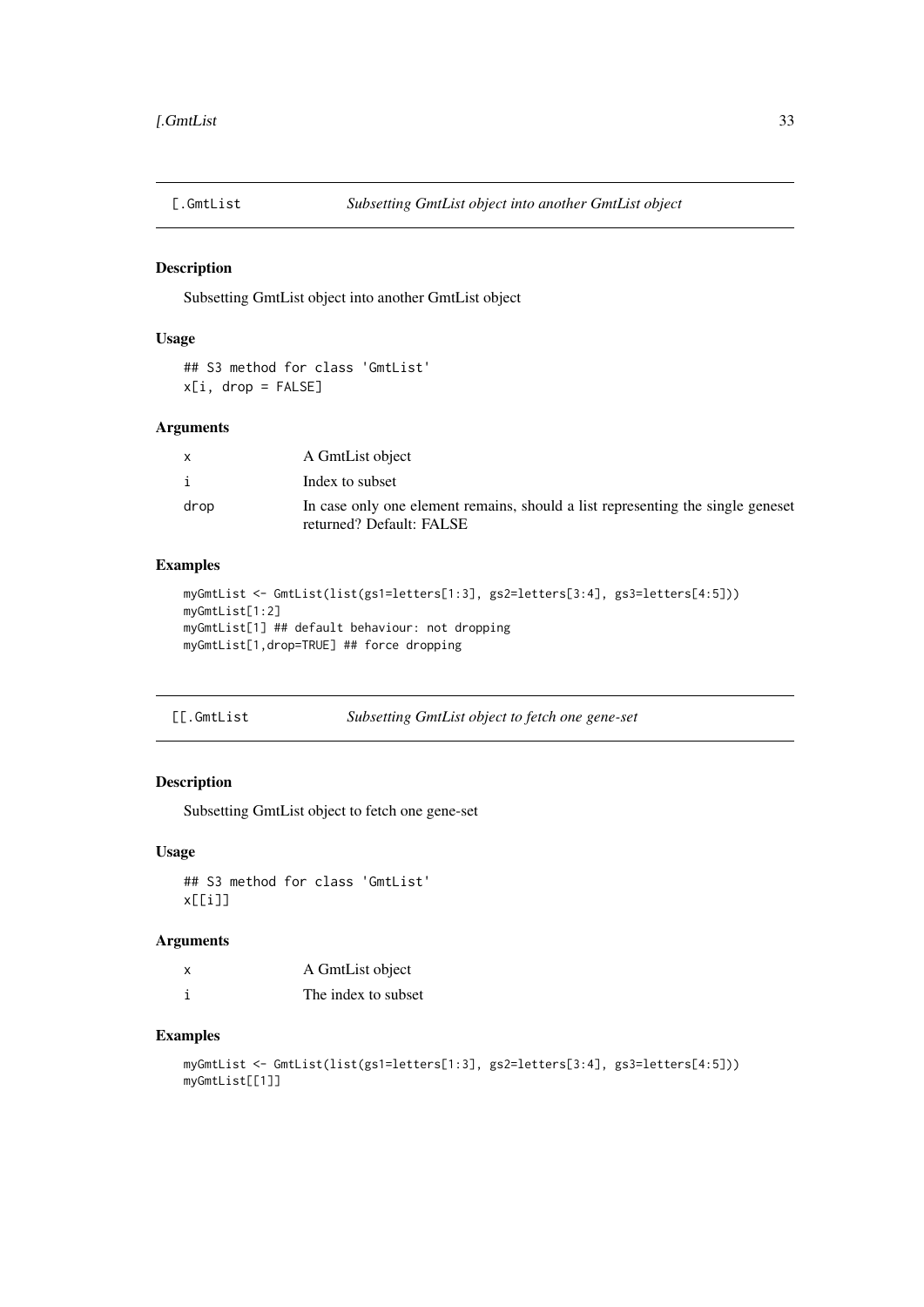# <span id="page-33-0"></span>Index

[.GmtList, [33](#page-32-0) [[.GmtList, [33](#page-32-0) absLog10p, [3](#page-2-0) appendGmtList, [4](#page-3-0) as.GmtList, [4](#page-3-0) BaseIndexList-class, [5](#page-4-0) entropy, [5,](#page-4-0) *[6,](#page-5-0) [7](#page-6-0)*, *[21](#page-20-0)* entropyDiversity, [6,](#page-5-0) *[21](#page-20-0)* entropySpecificity, [7](#page-6-0) filterBySize, [7](#page-6-0) filterPmat, [8](#page-7-0) gini, [9](#page-8-0) GmtList, [9](#page-8-0) GmtList-class, [10](#page-9-0) gmtlist2signedGenesets, [10,](#page-9-0) *[21](#page-20-0)* gsDesc, [11,](#page-10-0) *[20](#page-19-0)* gsGeneCount, [12](#page-11-0) gsGenes, [12,](#page-11-0) *[20](#page-19-0)* gsName, [13,](#page-12-0) *[20](#page-19-0)* gsNamespace, [13,](#page-12-0) *[20](#page-19-0)* gsNamespace<-, [14](#page-13-0) gsSize *(*gsGeneCount*)*, [12](#page-11-0) hasNamespace, [14](#page-13-0) IndexList, [15](#page-14-0) IndexList,list-method *(*IndexList*)*, [15](#page-14-0) IndexList,logical-method *(*IndexList*)*, [15](#page-14-0) IndexList,numeric-method *(*IndexList*)*, [15](#page-14-0) IndexList-class, [16](#page-15-0) matchGenes, [16](#page-15-0) matchGenes,character,character-method *(*matchGenes*)*, [16](#page-15-0) matchGenes,character,DGEList-method *(*matchGenes*)*, [16](#page-15-0) matchGenes,character,eSet-method *(*matchGenes*)*, [16](#page-15-0) matchGenes,character,matrix-method *(*matchGenes*)*, [16](#page-15-0)

matchGenes,GmtList,character-method *(*matchGenes*)*, [16](#page-15-0) matchGenes,GmtList,DGEList-method *(*matchGenes*)*, [16](#page-15-0) matchGenes,GmtList,eSet-method *(*matchGenes*)*, [16](#page-15-0) matchGenes,GmtList,matrix-method *(*matchGenes*)*, [16](#page-15-0) matchGenes,SignedGenesets,character-method *(*matchGenes*)*, [16](#page-15-0) matchGenes,SignedGenesets,DGEList-method *(*matchGenes*)*, [16](#page-15-0) matchGenes,SignedGenesets,eSet-method *(*matchGenes*)*, [16](#page-15-0) matchGenes,SignedGenesets,matrix-method *(*matchGenes*)*, [16](#page-15-0) offset, [18](#page-17-0) offset,BaseIndexList-method *(*offset*)*, [18](#page-17-0) offset-set *(*offset<-*)*, [19](#page-18-0) offset<-, [19](#page-18-0) offset<-,IndexList,numeric-method *(*offset<-*)*, [19](#page-18-0) offset<-,SignedIndexList,numeric-method *(*offset<-*)*, [19](#page-18-0) readGmt, [19,](#page-18-0) *[27](#page-26-0)* readSignedGmt, [20](#page-19-0) sampleSpecialization, *[6](#page-5-0)*, [21](#page-20-0) setDescAsNamespace, [22](#page-21-0) setNamespace, *[22](#page-21-0)*, [22](#page-21-0) show,GmtList-method, [23](#page-22-0) show,IndexList-method, [23](#page-22-0) show, SignedGenesets-method, [24](#page-23-0) show, SignedIndexList-method, [24](#page-23-0) SignedGenesets, [24](#page-23-0) SignedGenesets-class, [25](#page-24-0) SignedIndexList, [25](#page-24-0) SignedIndexList,list-method *(*SignedIndexList*)*, [25](#page-24-0) SignedIndexList-class, [26](#page-25-0) simplifyMatrix, [26](#page-25-0) uniqGenesetsByNamespace, [27](#page-26-0)